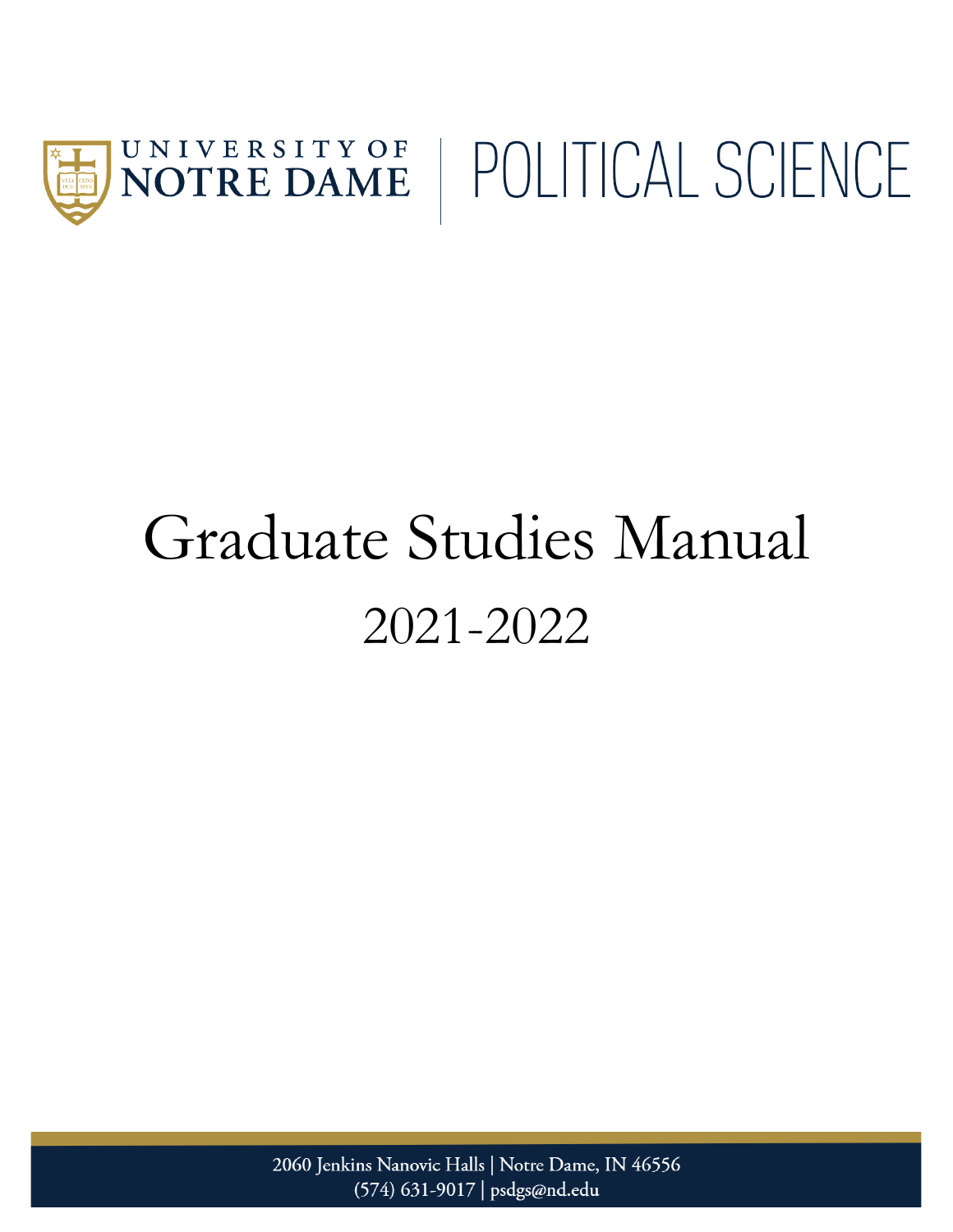# Table of Contents

|       | Part I. Introduction                                                         | 3                        |
|-------|------------------------------------------------------------------------------|--------------------------|
|       | I. Director of Graduate Studies                                              | $\mathfrak{Z}$           |
| П.    | <b>Placement Director</b>                                                    | $\mathfrak{Z}$           |
|       | III. Graduate Policy Committee                                               | $\mathfrak{Z}$           |
|       | IV. Graduate Admissions Committee                                            | $\overline{4}$           |
|       | Part II: Degree Requirements                                                 | 4                        |
|       | I. Ph.D. Requirements                                                        | 4                        |
|       | A. 60 Total Credits                                                          | $\overline{4}$           |
|       | B. 42 Substantive Credits                                                    | $\overline{\mathcal{A}}$ |
|       | C. Comprehensive Exams                                                       | 6                        |
|       | D. Foreign Language                                                          | $\overline{7}$           |
|       | E. Journal/Grant Submissions                                                 | $\overline{7}$           |
|       | F. Departmental service                                                      | $\,$ 8 $\,$              |
|       | G. Oral Examination/Proposal Defense                                         | $\boldsymbol{8}$         |
|       | H. Dissertation Defense                                                      | 9                        |
|       | Requirement Deadlines in the Ph.D. Program<br>Ι.                             | 10                       |
| П.    | M.A. Degree Requirements                                                     | 10                       |
|       | A. Comprehensive Exam Option                                                 | 11                       |
|       | B. M.A. Thesis Option                                                        | 11                       |
|       | III. Joint Notre Dame Degrees                                                | 11                       |
|       | Part III. Graduate Program Policies                                          | 12                       |
|       | I. Good Academic Standing                                                    | 12                       |
|       | II. Course Registration and Full-time Status                                 | 14                       |
|       | III. Financial Support                                                       | 14                       |
|       | A. Forms of financial assistance                                             | 14                       |
|       | B. Funding Decision-Making                                                   | 15                       |
|       | C. Conference Funding                                                        | 16                       |
|       | IV. Service to the Department                                                | 17                       |
| V.    | Advising                                                                     | 18                       |
|       | VI. Coursework                                                               | 18                       |
|       | A. Incompletes                                                               | 18                       |
|       | B. Credit Transfer                                                           | 18                       |
|       | C. Papers Submitted for Multiple Courses                                     | 19                       |
| VII.  | <b>Search Committees</b>                                                     | 19                       |
| VIII. | Violations of Academic Integrity                                             | 19                       |
|       | IX. Grievance Procedures                                                     | 19                       |
| Х.    | Interruptions of Progress to Degree                                          | 19                       |
|       | A. Medical Separation from Academic Duties                                   | 19                       |
|       | B. Leave of Absence                                                          | 20                       |
|       | XI. Childbirth and Adoption Accommodation Policy                             | 20                       |
|       | XII. Dismissal                                                               | 20                       |
|       | A. Dismissal for failing a comprehensive exam in a field twice.              | 20                       |
|       | B. Dismissal for performance that fails to meet expectations for excellence. | 20                       |
| XIII. | The Appeal Process                                                           | 21                       |
| XIV.  | Political Science Graduate Organization (PoGO)                               | 21                       |
| XV.   | Placement                                                                    | 22                       |
| XVI.  | Graduate Student Participation at Faculty Meetings                           | 22                       |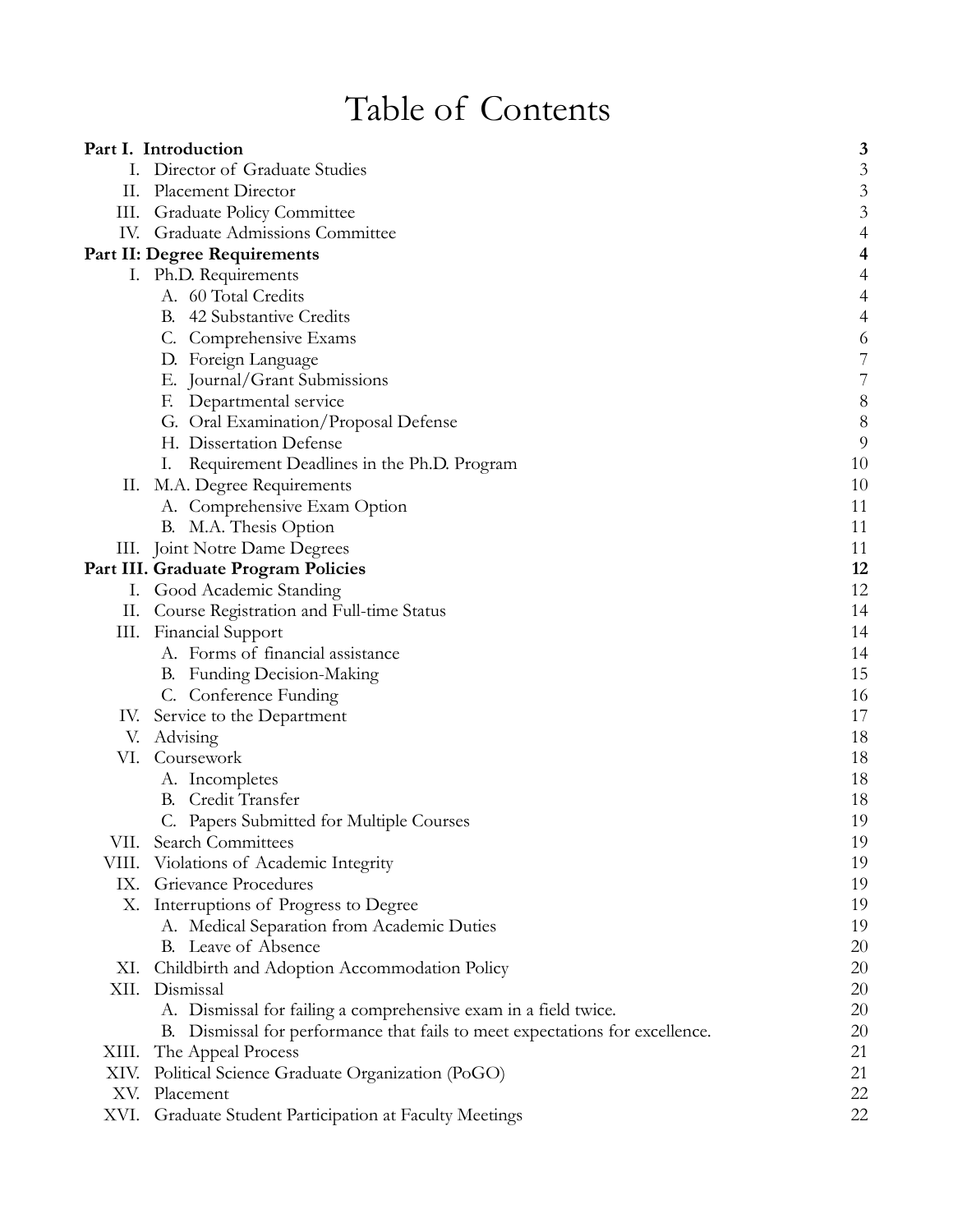## <span id="page-2-0"></span>Part I. Introduction

This manual describes the policies of the Department of Political Science's graduate program. Part II describes the requirements for the Ph.D. and master's degrees. Part III outlines departmental policies relating to the graduate program.

In addition to departmental policies, all graduate students in Political Science must adhere to the rules of the Notre Dame Graduate School, reported in the "Academic Regulations" section of the Graduate School [Bulletin of Information.](https://graduateschool.nd.edu/policies-forms/forms-policies-procedures/) Students are strongly encouraged to familiarize themselves with the Graduate School and Departmental rules.

Questions about interpretations of and petitions for exceptions to departmental rules and requirements should be directed to the Director of Graduate Studies.

#### <span id="page-2-1"></span>**I. Director of Graduate Studies**

The Director of Graduate Studies (DGS) is a regular T&R faculty member appointed by the Chair of the Department to a three-year term. The DGS is charged with supervising the graduate program. Duties include: chairing the Graduate Policy and Graduate Admissions Committees, advising graduate students, curricular revision and development, liaison with field chairs about graduate course offerings and comprehensive examinations, coordination of graduate fellowships and teaching assistantships with faculty, and working closely with our Director of Placement to ensure that we have a truly excellent graduate program from matriculation through graduation and professional placement.

#### <span id="page-2-2"></span>**II. Placement Director**

The Placement Director is a regular T&R faculty member appointed by the Chair of the Department for a one-year term. The Placement Director works with students on the academic job market to prepare their dossier, plan practice job talks, and otherwise maximize their potential for success. The Placement Director also offers a regular course entitled "The Academic Career" that helps prepare students for the academic job market.

#### <span id="page-2-3"></span>**III.Graduate Policy Committee**

The Chair, in consultation with the Graduate Director, will appoint members of the Graduate Policy Committee. Three members will be appointed to a term of one year. In appointing members, considerations will be given to a balance of field, rank, gender, and departmental responsibilities. One or two representatives from among the graduate students, with consideration to gender and field diversity, will be elected by PoGO and sit on the Committee in an advisory capacity for a term of one year. The Graduate Director chairs the Committee, organizes its activities, and retains a vote in its deliberations. The Committee's responsibility is to act as an advisory board to the Graduate Director and Departmental Chair. Areas of consideration include: revision of graduate procedures and manual, hearings of graduate student complaints, and requests for late admission. The Committee is charged with consulting with the DGS on funding recommendations for continuing students, and may be asked to advise on the ranking of nominees for departmental awards, e.g., TA awards, Brookings fellowships, University Teaching Fellowships.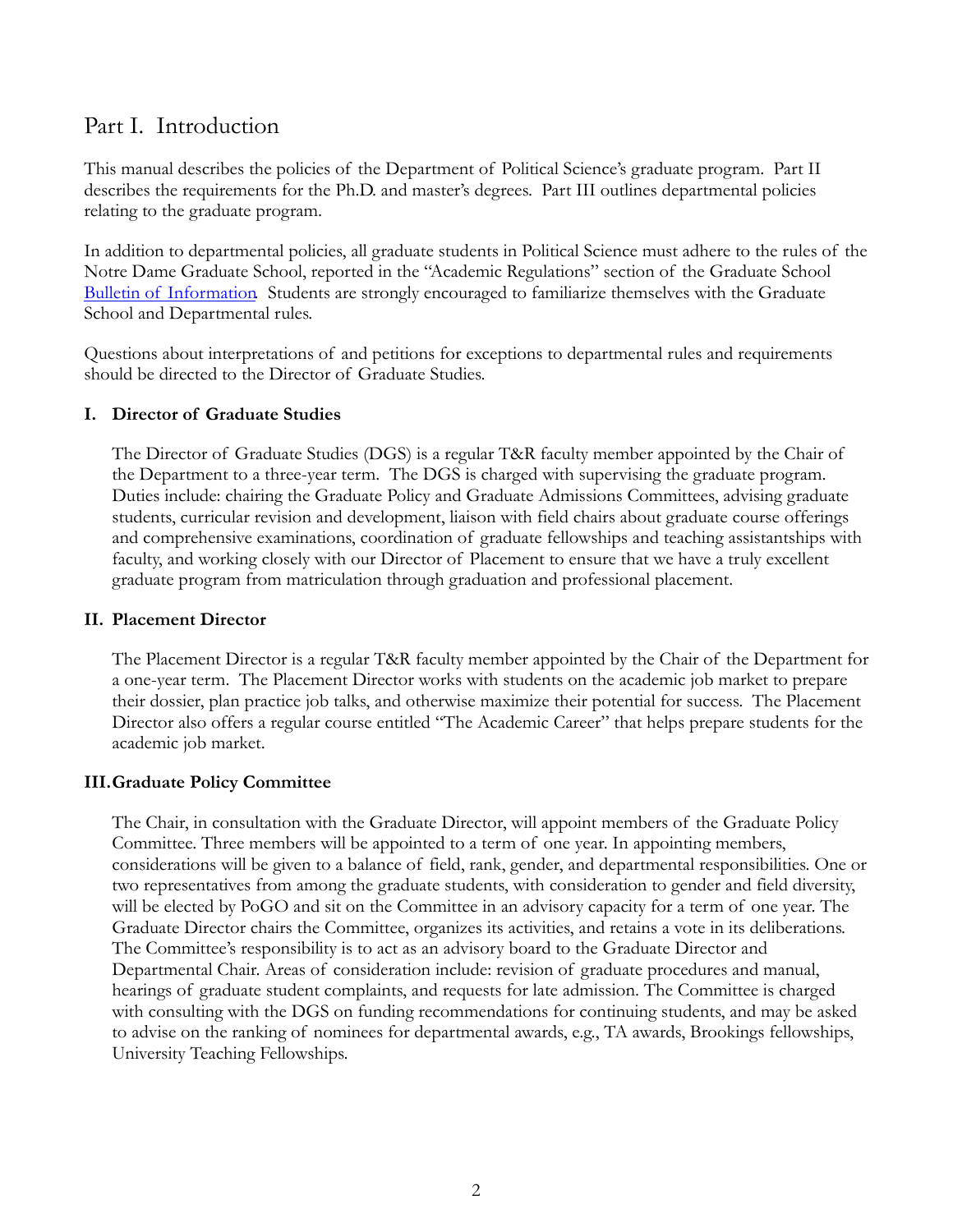#### <span id="page-3-0"></span>**IV. Graduate Admissions Committee**

The Departmental Chair, in consultation with the Director of Graduate Studies (DGS), will appoint the members of the Graduate Admissions Committee. Five members, one from each of the department's five major fields, will be appointed to a term of one year. In appointing members, consideration will be given to a balance of rank, gender, and departmental responsibilities. The DGS chairs the Committee, organizes its activities, and retains a vote in its deliberations. The Committee is charged with making recommendations concerning the admission and funding of incoming graduate students.

### <span id="page-3-1"></span>Part II: Degree Requirements

#### <span id="page-3-2"></span>**I. Ph.D. Requirements**

These requirements apply only to students entering the graduate program in Fall 2015 and later. Students entering the program earlier should refer to the 2014-2015 graduate manual for Ph.D. requirements.

The Department of Political Science graduate program is primarily a Ph.D. program. All requirements must be satisfied within eight years of initial enrollment. Petitions for exceptions to these requirements must be made to the DGS in writing.

#### <span id="page-3-3"></span>**A. 60 Total Credits**

This includes the 42 hours of substantive coursework listed below. Other credits may be non-substantive, including examination preparation and thesis and dissertation research. For policies on credit transfer from other universities, see the Graduate School's [Bulletin of](https://graduateschool.nd.edu/policies-forms/forms-policies-procedures/) [Information](https://graduateschool.nd.edu/policies-forms/forms-policies-procedures/). All students must be continuously enrolled and registered when they are not on an approved leave, as well as enrolled and registered for at least one credit hour for the semester in which they will be graduating (Fall for January graduation, Spring for May graduation, and Summer session for August graduation).

#### <span id="page-3-4"></span>**B. 42 Substantive Credits**

This includes all regular courses plus directed reading courses taken for a letter grade; it excludes exam preparation, teaching seminars, thesis preparation, dissertation research and writing, non-resident dissertation research, and directed reading courses taken on a satisfactory/unsatisfactory basis. With the permission of the DGS, students may take up to 9 hours of 5XXXX level courses for substantive graduate credit.

- 1. The 42 substantive hours must include at least four courses each in two of the department's five major fields.
- 2. The 42 substantive hours also must include **two elective courses**. Elective courses outside of the department must be approved by the student's advisor and the DGS.
- 3. The 42 substantive hours including courses that fit into one of the following tracks:
	- a. **Standard Track**: Four courses each in two of the department'sfive major fields, three methodology courses (including Proseminar and Introduction to Quantitative Methods), and three electives,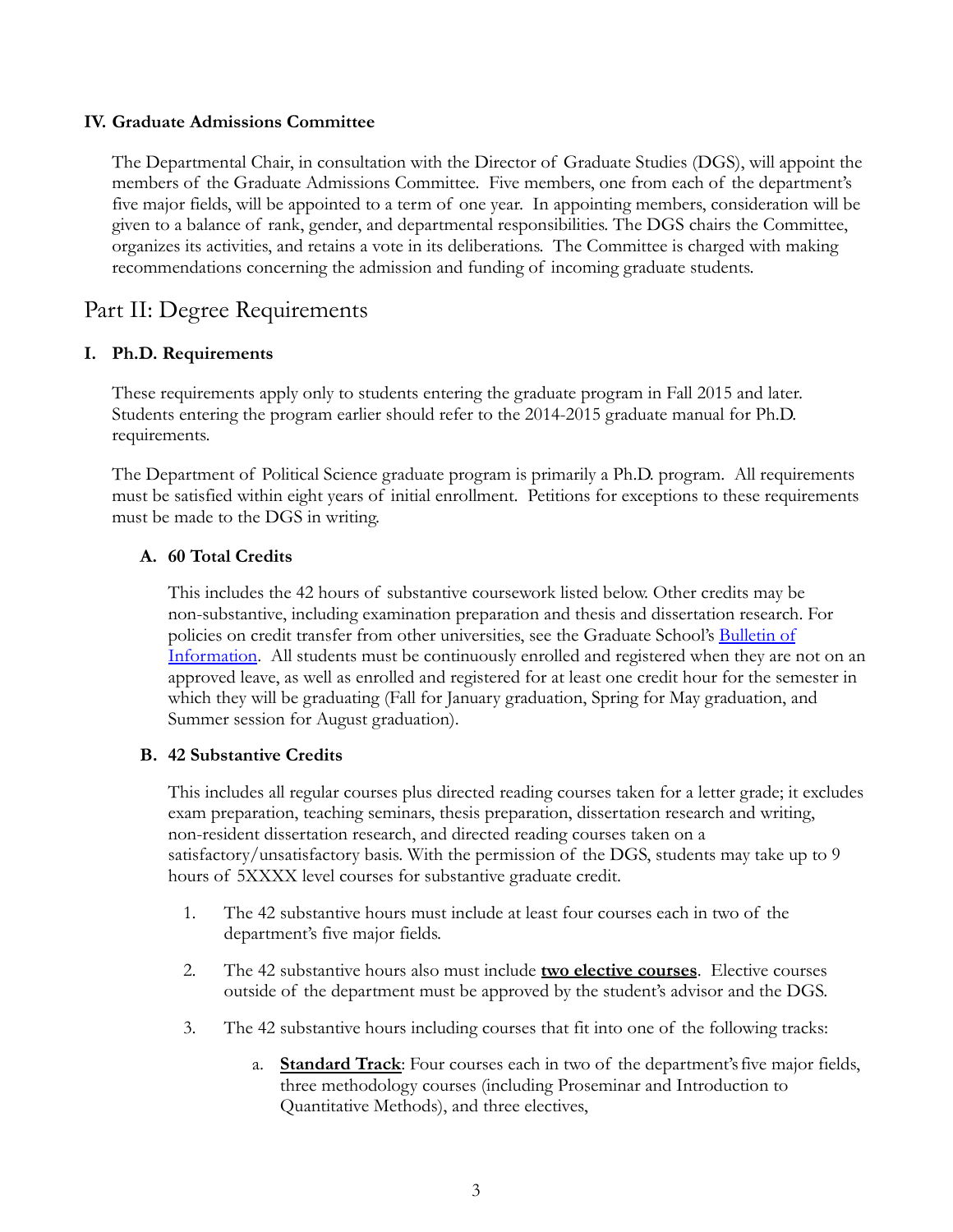- b. **Theory Track:** Four courses in Political Theory, four courses in one of the department's other major fields, the Proseminar, and five electives, or
- c. **Methods Track:** Four courses in one of the department'sfive major fields, two courses in one of the department's other major fields, six methodology courses, and two electives.
- 4. Courses that can count toward the methodology course requirement (beyond the Proseminar, Introduction to Quantitative Methods, and Regression I) should adhere to the following standards:
	- be centrally concerned with the conduct of research and scholarship; and
	- train students in the skills, theories, and tools necessary to conduct political science scholarship; or

Examples of courses and/or topics include (illustrative, not exhaustive):

- o Econometrics / statistics
- o Qualitative methods
- o Field research methods (e.g., interview skills)
- o Case study methods
- o Interpretive methods
- o Archival research methods
- o Survey research methods
- o Game theory
- o Peace Studies research methods
- o Language training (approved proposal allows additional language training, beyond the minimum reading requirement, to count for one of the methods course requirements)
- concern epistemology as a philosophical concern. Examples of courses and/or topics include (illustrative, not exhaustive):
	- o Philosophy of science / social science
	- o Epistemology

The DGS, in consultation with the Methodology field chair, is empowered to certify that courses meet the methodology course requirement. Within our department, established and new courses will be regularly certified as "counts toward methodology course requirement" so that students can plan accordingly. Courses outside of our department are approved on a case-by-case basis by the DGS, in consultation with the Methodology field chair.

With the permission of the DGS, training conducted elsewhere (e.g., ICPSR, CQRM, EITM) that meets these standards and is of sufficient depth and length to compare to a semester-long course can count as the additional required methods course (students do not receive course credit, only the fulfillment of one methods course requirement). For ICPSR, students are required to take the course for a grade (possible when auditing), and to receive at least a B+. In other cases where a grade is not given (e.g., CQRM, EITM), students must receive pre-approval from the DGS to count the workshop toward a methods requirement,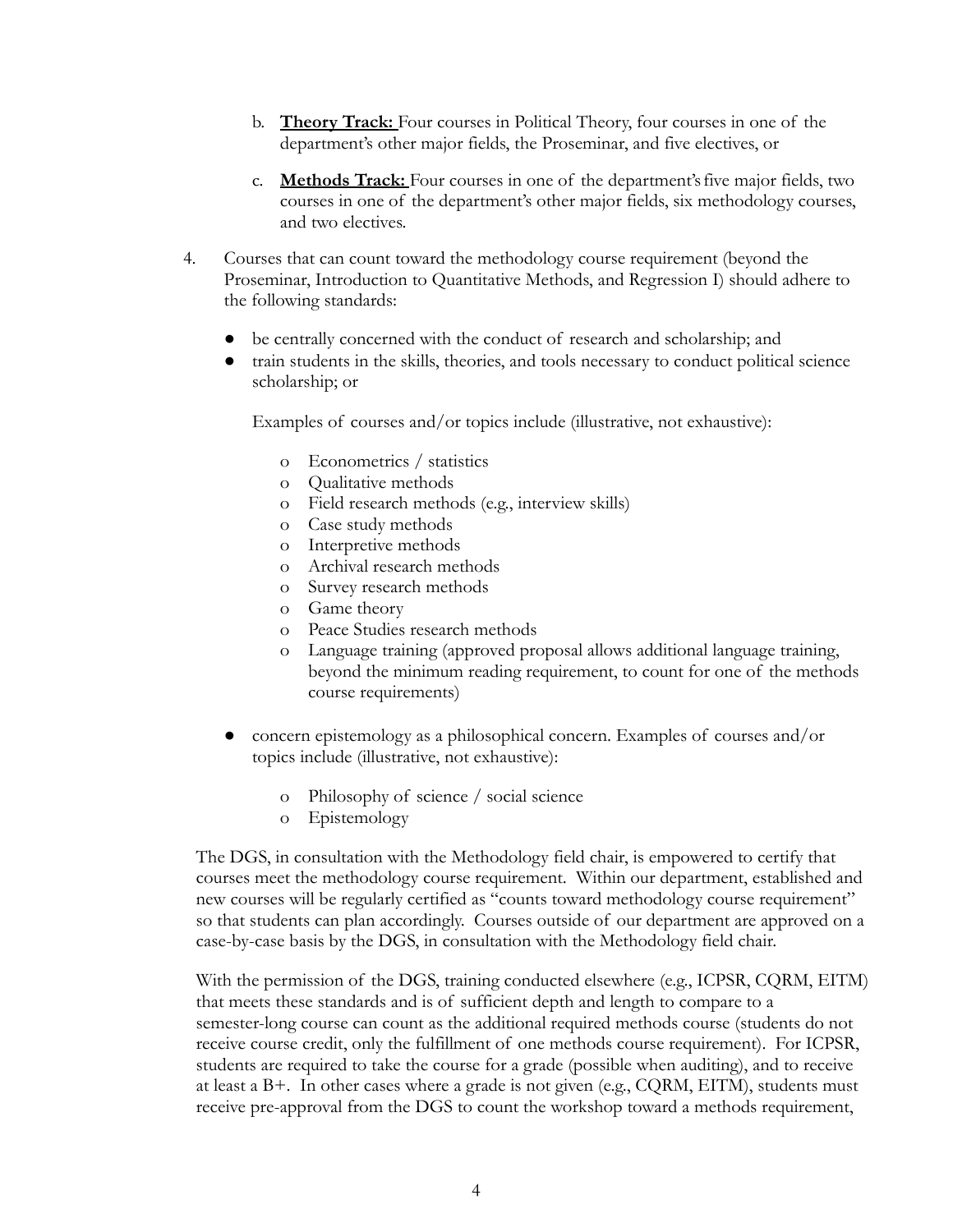and must certify their attendance and active participation in the program (with official recognition if possible) to the DGS.

#### <span id="page-5-0"></span>**C. Comprehensive Exams**

Students must complete two written comprehensive exams, or comps, in American Politics, Comparative Politics, Constitutional Studies, International Relations, or Political Theory. Each field sets the format and details of its respective comp. Field-specific comprehensive exam descriptions are available on the Graduate Program [website.](https://politicalscience.nd.edu/graduate-program/student-resources/#comps)

Students who receive fewer than 12 transfer credits are required to take a first comprehensive exam no later than January of the second year. They must take a second exam no later than September of the third year. Students who are able to do so are encouraged to take the second comp one semester earlier than stated above.

Students who receive 12-24 transfer credits must take a first exam no later than September of the second year. They must take a second exam no later than May of the second year. Students who are able to do so are encouraged to take the second comp one semester earlier than stated above.

Students in the joint Ph.D. program in Peace Studies and Political Science also must take and pass two comprehensive exams. However, because one of their comprehensive exams is in Peace Studies, they must take and pass only one exam in Political Science: the comprehensive exam in their first field in Political Science. They do not have to take the comprehensive exam (or complete the methods paper) in their second field in the department. However, they still must take four courses in their second field in the department (five courses if their second field is methods) as well as four courses in their first field.

Written comprehensive exams are offered in January, May, and September. About a month before the exam, the program coordinator sends out an email requesting information about students who wish to take the upcoming comp. Students planning to take the comp must submit the requested form by the assigned deadline. In addition, students planning to take a comp are advised to contact the field chair at least one semester before the comp date.

Eligibility for an ESL (English as a Second Language) accommodation on the comprehensive examinations can be extended, upon request to the Director of Graduate Studies, to both domestic and international students based on classification of primary language. This would include international students from countries that require the TOEFL/IELTS exams and domestic students who were officially classified as English Language Learners during their K-12 education. To receive this accommodation, students must write a letter explaining the rationale for the accommodation by the end of their first semesterin the graduate program. The DGS will consult with the GPC to decide whether the student receives the accommodation.

The field chair sends a written notification to the student of the field committee's assessment, normally within three weeks of the examination. If a student wishes to apply their first examination towards a Master's degree, they must contact the program coordinator who will work with them to complete the Application for Admission to Master's Candidacy.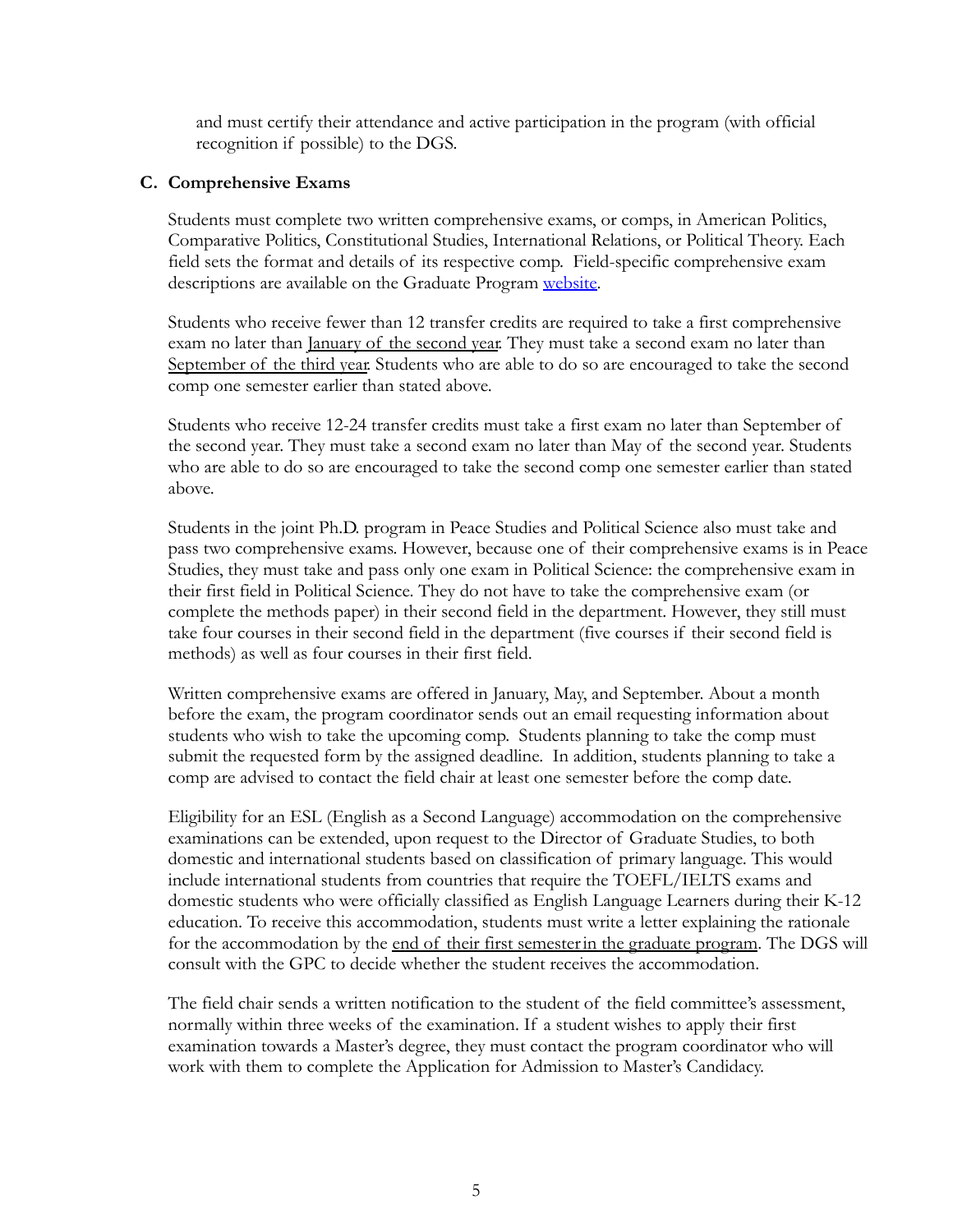For students seeking the Ph.D. degree, the second comprehensive exam is a departmental requirement only. Forms to be filed on completion of this exam are available through the Graduate Studies program coordinator and are for departmental use only.

In most cases, students either pass or fail the exam. However, when the members of the field grading an exam feel that the answers were borderline or very uneven, they may, at their collective discretion, offer a student the opportunity, in lieu of failure, to write an essay before the next exam on a question of the field's choice. The student may decline this option. The American Politics and International Relations fields do not offer the essay option.

After failing an exam, the student may retake the exam once at the next scheduled date.

In lieu of a field exam, students who take the Methods Track for course work must write and defend a paper that contributes to an area of methodology of their choosing. The paper's status as one that contributes to methodology must be verified in advance by the field chair, so students must be proactive and seek counsel from the field chair prior to beginning the paper. The paper must be original research and include no more than one co-author. If there is a co-author, it must be a peer of the student (e.g., another graduate student). The co-author cannot be someone who holds a PhD at the time the paper is approved. Additionally, the paper must be accepted for presentation at a conference focusing on social science methods (e.g. the annual political methodology conference, the World Conference on Qualitative Research) or a methodology panel of another professional conference. Finally, the student must defend the paper to a committee of two faculty members, at least one of whom must be a current member of the methods field.

#### <span id="page-6-0"></span>**D. Foreign Language**

This is demonstrated by passing a foreign language exam or by passing one of the summer language courses taught at Notre Dame. Students wishing to pursue significant quantitative training can, with the permission of the primary advisor and the Director of Graduate Studies, substitute two or more quantitative methods courses (beyond the Proseminar, Introduction to Quantitative Methods, and Regression I) for the language exam. Students may count these two courses toward both the language requirement and the four-course methodology requirement. Note that only one of the two quantitative methods courses used to fulfill the language requirement may be taken away from Notre Dame and must be taken for a grade. (As noted above, students also may count a language course as an elective methods course.)

A student's field committee may require that she/he demonstrate competence in a second foreign language if the committee deems knowledge of that language necessary to the student's research. Waiver of the foreign language exam requirement is automatic for ESL students. The language requirement must be completed before the student is permitted to take the oral examination (known as the proposal defense in Political Science; see below).

#### <span id="page-6-1"></span>**E. Journal/Grant Submissions**

Students are required to prepare two papers suitable for publication in scholarly journals. One must be completed prior to the defense of their thesis proposal (and thus by the end of the summer prior to the student's fourth year in the program), and the other prior to the defense of the dissertation itself. Each paper must be approved by a member of the T&R faculty who will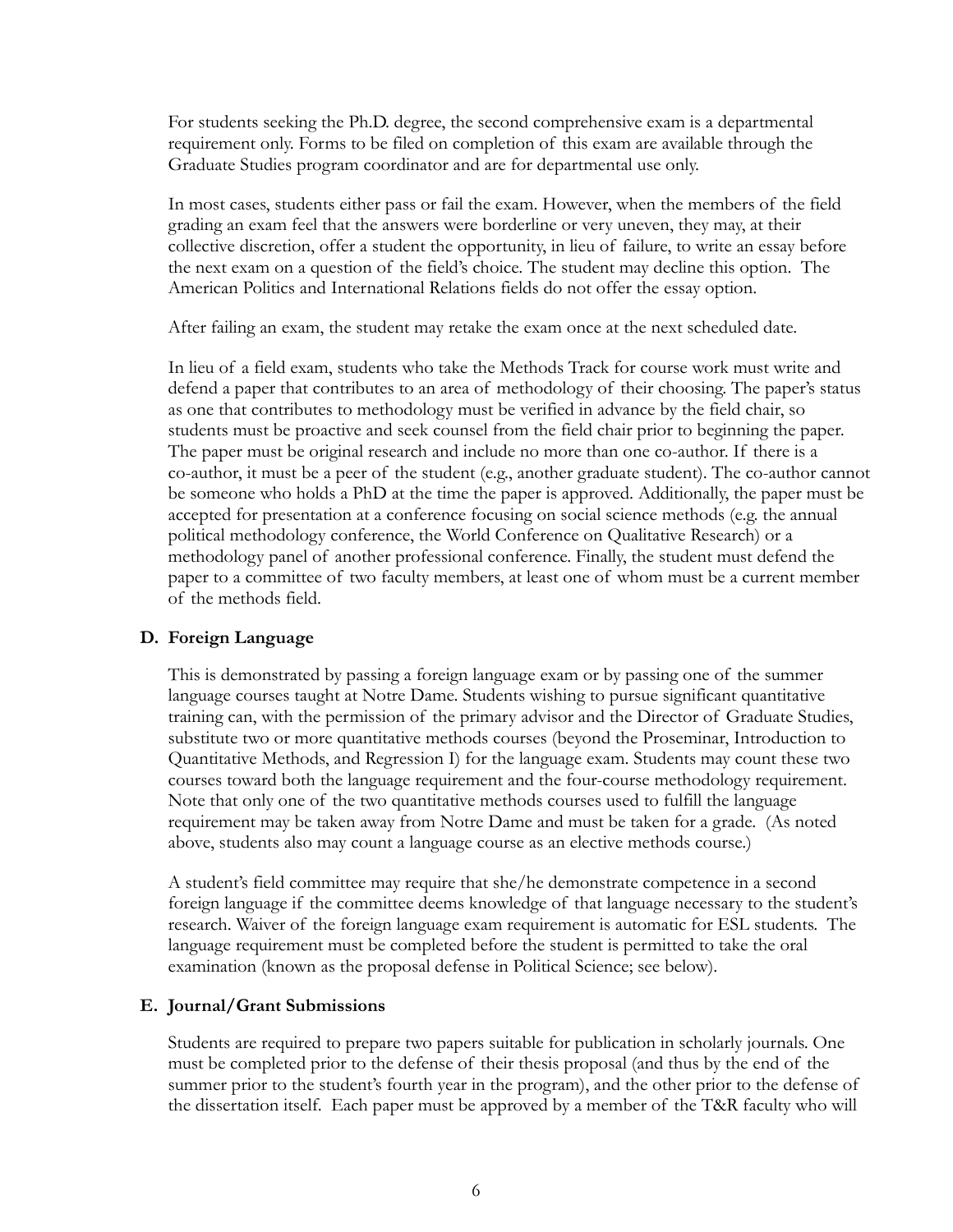confirm that the paper meets the criteria of suitability for submission to a peer-reviewed journal, and students are required to submit the articles to journals. This requirement is fulfilled only when students provide a completed [Publication Submission](https://politicalscience.nd.edu/graduate-program/student-resources/#forms) Form to the program coordinator.

A major grant proposal may be submitted in place of one of these two papers to satisfy the requirement. A major grant application is defined as a proposal to an external source for a grant that would provide funding for at least a full academic year stipend (e.g., a fellowship) or a comparable level of support or funding. A completed [Grant Proposal Submission Form](https://politicalscience.nd.edu/graduate-program/student-resources/#forms) must be submitted to the program coordinator. If two articles are submitted, at least one must be single-authored.

#### <span id="page-7-0"></span>**F. Departmental service**

Students are expected to perform service to the department after their service-free first-year. Such service provides training for students in various aspects of the academic profession. In most cases, service takes the form of a teaching assistantship, but we are in some cases able to offer opportunities for students to serve as research assistants, editorial assistants with professional journals, methodological consultants, and so on. Students are required to perform at least four semesters of service, at least two semesters of which as teaching assistants, as a requirement of the Ph.D. degree. Students who secure full fellowship stipend support from external sources for 3 or more years may defer or reduce service requirements while on those fellowships, but must perform a minimum of two semesters as teaching assistants, as a requirement of the Ph.D. degree. [See Part II: Section IV for more information on departmental service].

#### <span id="page-7-1"></span>**G. Oral Examination/Proposal Defense**

In the Political Science department, this examination is based on the dissertation proposal and is ordinarily called the **proposal defense**. Students must take their oral examination and have their proposal approved prior to their seventh semester in the program. Specifically, students without 12-24 transfer credits must defend their dissertation proposal by the end of the summer before their fourth year in the program begins, and students with 12-24 transfer credits by May of year 3. This is one academic year earlier than the Graduate School's deadline.

The proposal should define the problem to be researched, review the relevant literature, and outline a preliminary research design. The proposal should be no more than 15 double spaced pages. The oral exam will focus on the proposal submitted by the student, but it will extend to literature in the field perceived by the faculty to be relevant to the problem. Oral exams have an examining committee of three faculty members, who should in most cases be the members of the dissertation committee. A student is permitted to have an examining committee of four faculty members if the student so chooses. One member may be from outside the Department. If a member is from outside the University, a curriculum vita must be obtained and permission sought from the Director of Graduate Studies.

Once there is general agreement that the proposal is ready to be defended, students should establish an examination date in consultation with the faculty members. In order to schedule an oral examination (proposal defense), students must contact the graduate program coordinator at least two weeks in advance, and provide the following information about the defense: date, time,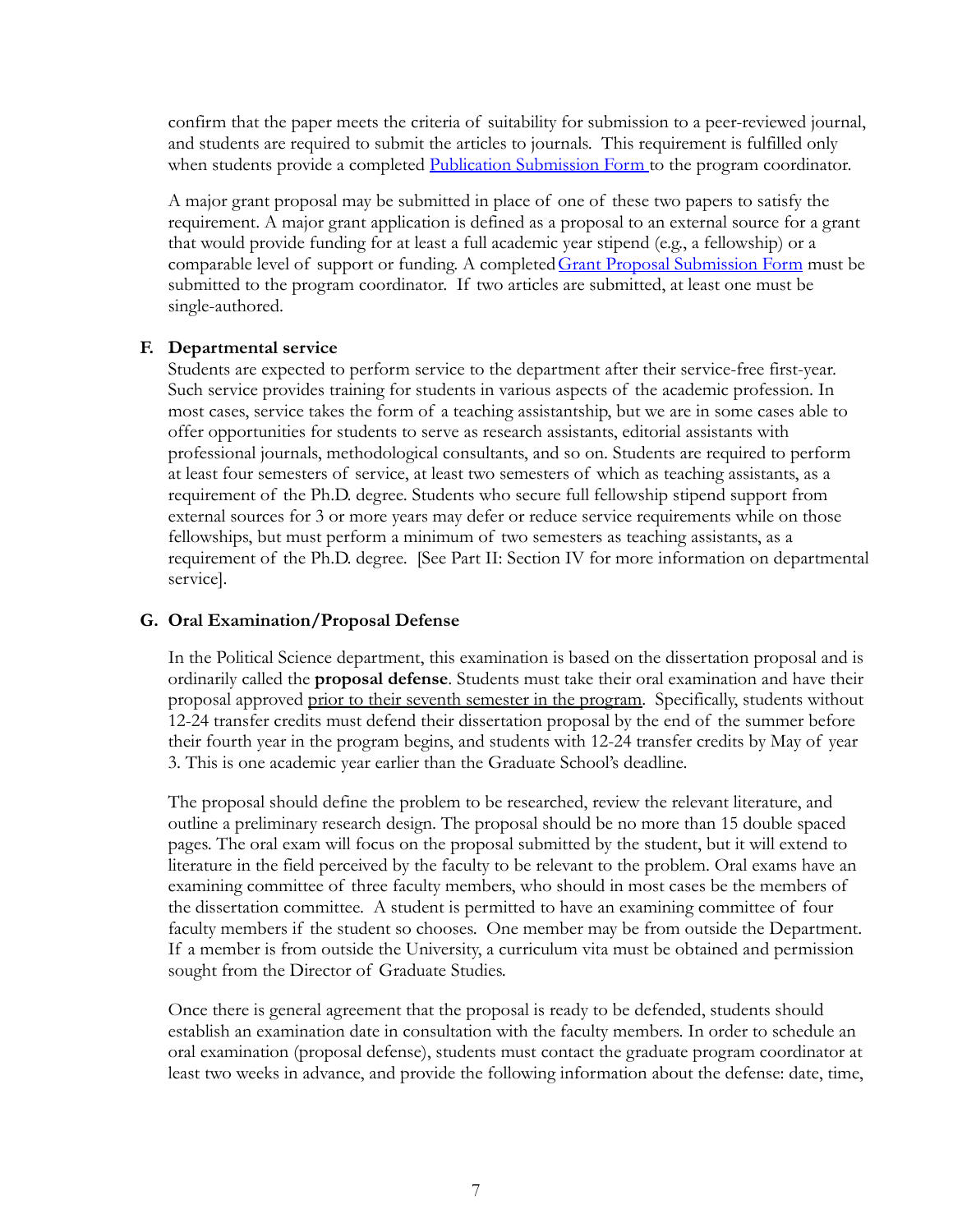committee chair, and committee members. Only one member of the committee may attend the exam via telephone or video, all others must be physically present at the defense.

The student begins the exam with a brief (10 minute) statement regarding her/his proposal. Each faculty member then has a fifteen minute period for questioning the student, followed by a second round in which each faculty member has a five minute period. After completion of the exam, the chair calls for a discussion followed by a vote of the examiners. In order to pass the oral exam, the student needs a passing grade from two of the three examiners. A passing grade in the oral examination indicates that the faculty believes the student is prepared for and capable of doing satisfactory Ph.D. work. It does not necessarily mean that the committee members believe the proposal is completely satisfactory. A committee may pass the student but require further revision of the proposal.

The graduate program coordinator provides the committee with a Reporting Form for Results of Oral Candidacy Exams and Dissertation Defenses. At the completion of the oral examination, all committee members must sign the form and indicate their vote. A committee member not physically present should email his/her vote to the coordinator. This form is returned to the program coordinator who submits it to the Graduate School. These results are officially confirmed by the Graduate School in writing to the student and the Director of Graduate Studies.

#### <span id="page-8-0"></span>**H. Dissertation Defense**

Students ask a Notre Dame Political Science faculty member to serve as their dissertation advisor. When an agreement to advise a dissertation is reached, the faculty member must sign an [Advisor Agreement](https://politicalscience.nd.edu/graduate-program/student-resources/#forms) which is then submitted to the graduate program coordinator. The student and her/his director select the other two members of the committee (these other members are referred to as "readers.") The student is permitted to select three faculty as readers if the student so chooses. Note that if a student has co-directors of her/his dissertation committee, she/he still must have two readers on the committee. In other words, with co-directors, there must be at least four faculty members on the committee.

One member of the committee may be from outside the Department or University. To invite someone from outside the department or university, the student's advisor must make a recommendation to the DGS, explaining the reason the person was chosen. If the outside person is not a member of the Notre Dame community, his or her vitae must accompany the advisor's recommendation to the DGS. A former faculty member may remain in the position of sole advisor as long as the DGS consents to this arrangement.

In order to schedule a dissertation defense, students must contact the graduate program coordinator at least two weeks in advance, and provide the following information about the defense: date, time, committee chair, committee members, and dissertation title. The program coordinator produces Readers Reports which are distributed to all committee members, who must sign and return the Report to the program coordinator within four business days prior to the defense. (Do not submit the Readers Reports directly to the Graduate School). Readers Reports simply indicate that the committee believes the dissertation is ready to be defended.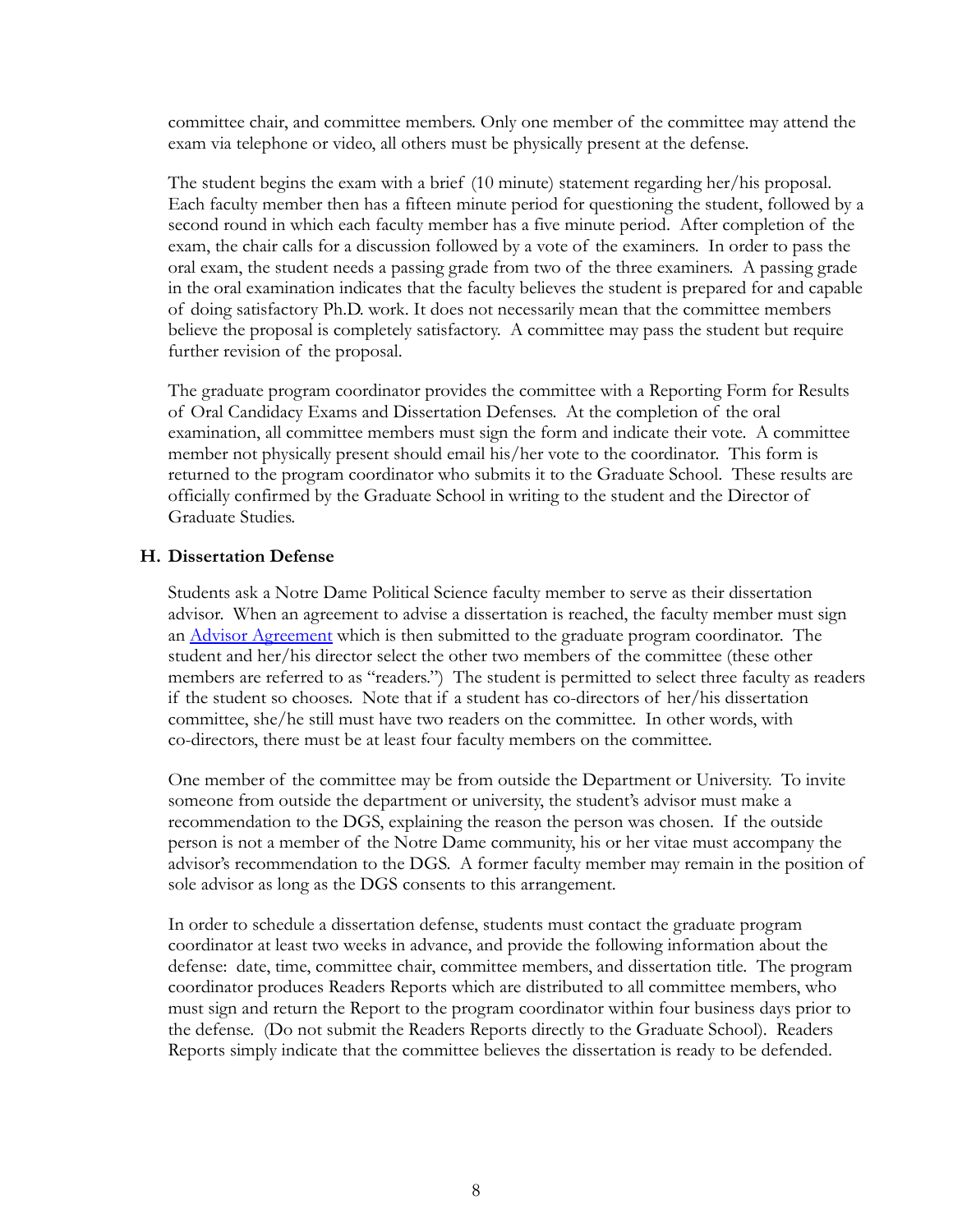The dissertation defense follows the same format as the oral examination. As with oral examinations, the program coordinator provides the committee with a Reporting Form for Results of Oral Candidacy Exams and Dissertation Defenses. At the completion of the defense, all committee members must sign the form and indicate their vote. A committee member not physically present should email his/her vote to the program coordinator (Only one member of the committee may attend via telephone or video. All others must be physically present at the defense). This form is returned to the graduate program coordinator who submits it to the Graduate School. Students should be aware that dissertations and Master's theses are available to the public.

Students who have not successfully defended a dissertation within eight years may request an extension of eligibility for the Ph.D. and pay their own tuition. The Graduate School sometimes but not always grants a one-time extension for a maximum of one year. Students must demonstrate extenuating circumstances to justify the extension.

<span id="page-9-0"></span>

|                                                     | Students with 0-11 transfer credits              | Students with 12-24 transfer credits |
|-----------------------------------------------------|--------------------------------------------------|--------------------------------------|
| First written comp                                  | January, Year 2                                  | September, Year 2                    |
| Second written comp                                 | September, Year 3                                | May, Year 2                          |
| Language Requirement                                | End of summer before Year 4<br>(before proposal) | May, Year 3 (before proposal)        |
| First journal/fellowship<br>application submission  | End of summer before Year 4<br>(before proposal) | May, Year 3 (before proposal)        |
| Oral exam and proposal                              | End of summer before Year 4                      | May, Year 3                          |
| Second journal/fellowship<br>application submission | Before dissertation defense                      | Before dissertation defense          |
| Dissertation and defense                            | Within eight years of eligibility                | Within eight years of eligibility    |

#### **Requirement Deadlines in the Ph.D. Program**

*(Students entering in fall semester)*

**Note:** Students are encouraged to complete requirements before the above deadlines. In particular, students entering the program with substantial previous graduate work, Presidential Fellows, and other students with substantial external funding throughout their Notre Dame career should complete oral exams and be admitted to candidacy by May of Year 3.

#### <span id="page-9-1"></span>**II. M.A. Degree Requirements**

We seek to award the M.A. degree to deserving students whose final degree objective at Notre Dame is the Ph.D. and who have not previously received an M.A. degree. There are two paths to the Master's degree: one requires passing a comprehensive exam, the other involves writing and defending a M.A. thesis. Application for Admission to Master's Degree Candidacy must be filed by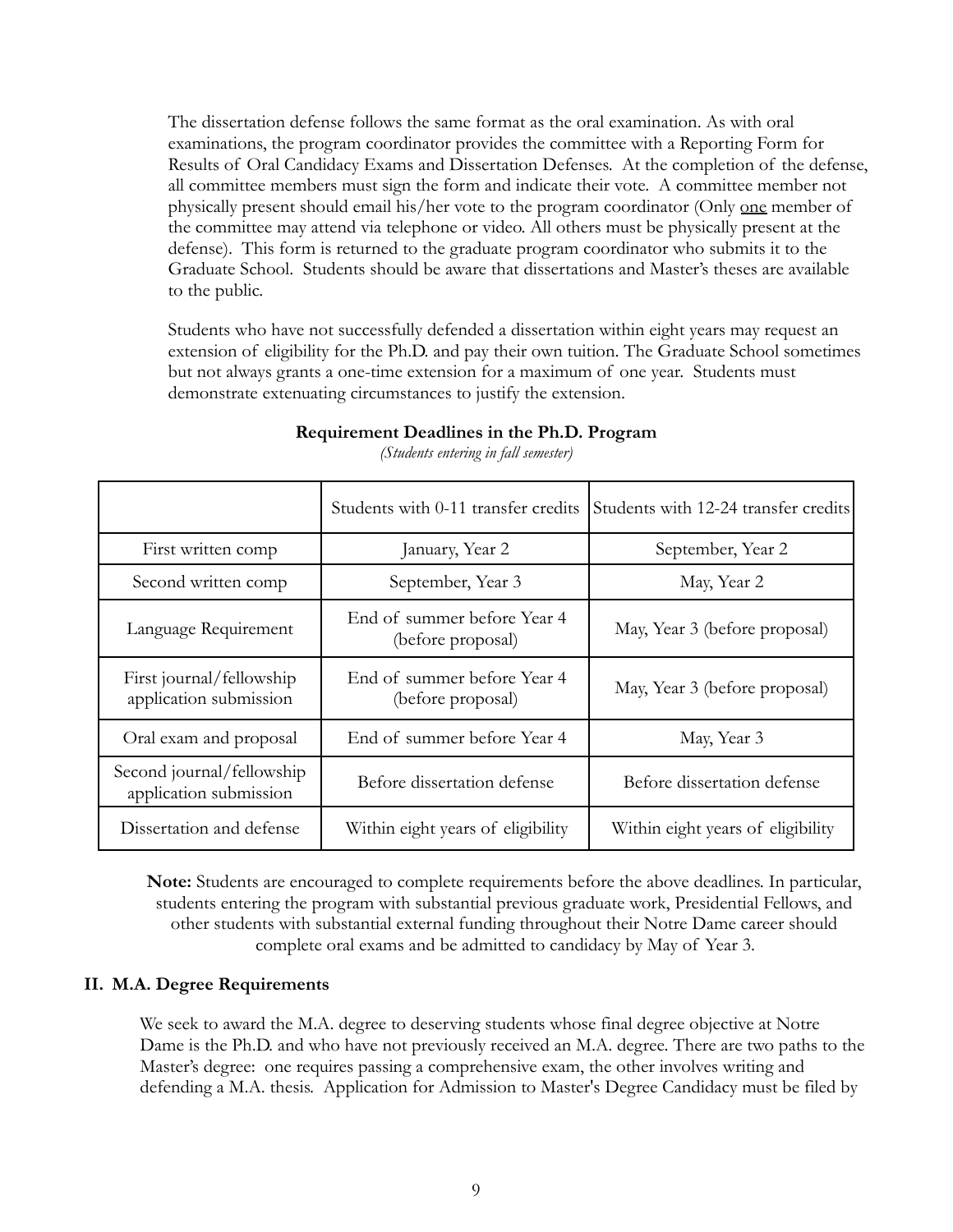the Graduate Studies coordinator and is forwarded to the Graduate School. Eligibility for the M.A. degree expires 5 years after admission.

Here are the requirements for the two M.A. options:

#### <span id="page-10-0"></span>**A. Comprehensive Exam Option**

- 1. **At least 30 credit hours** with a minimum 3.0 GPA. Credit is not allowed for 3XXXX or 4XXXX level courses, but a student can take up to 9 credit hours at the 5XXXX level. A student may count no more than 9 credit hours of coursework from another Notre Dame M.A. program or law degree toward an M.A in the Political Science Department.
- 2. At least **21 substantive credit hours from courses within the Department** (either in one of the Department's five main fields or in methods courses offered within the Department).
- 3. Taking and passing a **comprehensive exam** in one of the Department's five main fields. See the description of the comprehensive exams above.

#### <span id="page-10-1"></span>**B. M.A. Thesis Option**

- 1. At least **30 credit hours** with a minimum 3.0 GPA. Credit is not allowed for 3XXXX or 4XXXX level courses, but a student can take up to 9 credit hours at the 5XXXX level. A student may count no more than 9 credit hours of coursework from another Notre Dame M.A. program or law degree toward an M.A in the Political Science Department.
- 2. At least **21 substantive credit hours from courses within the Department** (either in one of the Department's five main fields or in methods courses offered within the Department).
- 3. Write and defend a **M.A. thesis**. The M.A. thesis must be defended and approved by a three-person Master's thesis committee, consisting of a thesis director and two readers appointed from among the regular teaching and research faculty of the Department. The M.A. thesis defense follows the same procedures as the Ph.D. dissertation defense. See the description of the dissertation defense in section I.11. above. The M.A. thesis must meet Graduate School requirements (see [Bulletin of Information](https://graduateschool.nd.edu/policies-forms/forms-policies-procedures/)) and must be recorded with the Graduate School.

#### <span id="page-10-2"></span>**III. Joint Notre Dame Degrees**

Admission for a joint degree requires advance consent of the DGS.

Students who are obtaining joint degrees may count no more than 9 credit hours of coursework from another Notre Dame graduate program or law degree toward a degree in the Political Science Department. Note that students in the joint Ph.D. program in Peace Studies and Political Science must take only 33 hours of substantive courses within Political Science, including courses that fit into one of the following tracks:

- **A. Standard Track**: Four courses each in two of the department'sfive major fields, and three methodology courses,
- **B. Theory Track:** Four courses in Political Theory, four courses in one of the department's other major fields, the Proseminar, and two electives, or
- **C. Methods Track:** Four courses in one of the department'sfive major fields, two courses in one of the department's other major fields, and five methodology courses.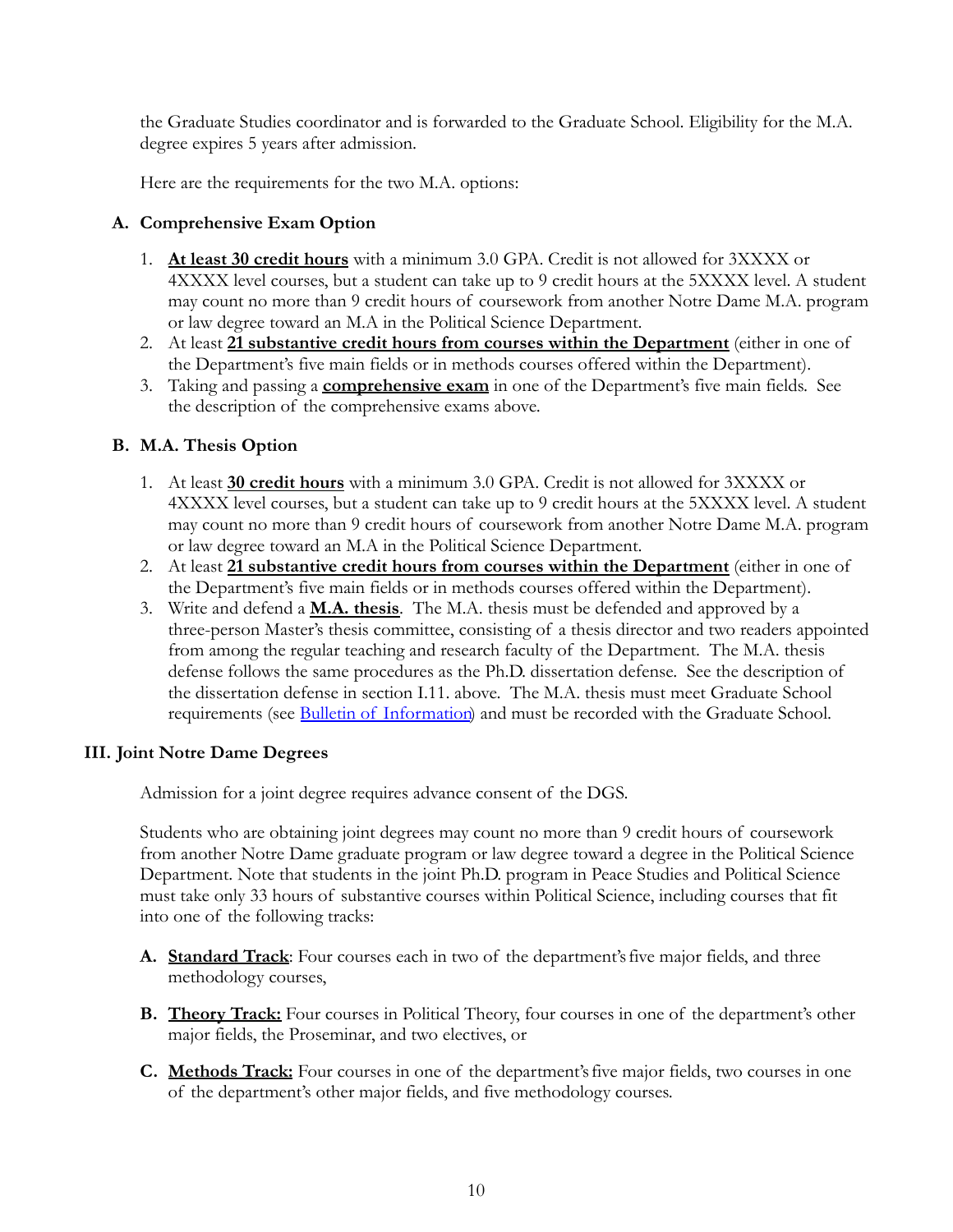# <span id="page-11-0"></span>Part III. Graduate Program Policies

#### <span id="page-11-1"></span>**I. Good Academic Standing**

In order to continue in the graduate program and to be eligible for new or continued financial support, a student must be in good academic standing. The Graduate School sets the minimum standards for good academic standing, including a minimum cumulative GPA of 3.0 (see [Bulletin of Information\)](https://graduateschool.nd.edu/policies-forms/forms-policies-procedures/). Additionally, the Department considers students to be in good academic standing if they are making good progress toward the degree (as reflected in part by fulfillment of degree requirements according to departmental deadlines—see below for a summary) and are demonstrating sufficient academic promise.

In order to assess students' progress toward the degree and academic promise, the department conducts annual reviews of each graduate student toward the end of each academic year. The annual review is based on three sources of information:

- 1. An **annual report** on progress in the program. Students should complete the Academic Year Funding Application & Progress Report and submit a copy to the DGS and program coordinator. Before submitting the report, students must have it approved and signed by their advisor. Advisor approval should come only after the advisor and the student discuss the student's progress in the program and plans for fulfilling degree requirements and professional development.
- 2. **Semester evaluation forms** completed by faculty members for each graduate student who they taught, advised, supervised as a teaching assistant or research assistant, or worked with in some other capacity over the course of the semester. The evaluation forms ask faculty members to rate students on factors such as research ability, writing ability, methodological ability, and potential for completing the Ph.D. The annual reviews of students will consider semester evaluations for the student aggregated over the entirety of their graduate careers.

Summaries of a student's semester evaluation ratings will be provided to her or him several weeks after the end of each semester.

3. **Field reviews of graduate students**. Each of the department'sfive major fields meets annually to discuss the progress of its first field students and vote on their continuation in the graduate program. The field chair for each field provides the DGS with evaluations of the progress of each first field student and provides students with a summary of the field's assessment of their progress in the program, their academic strengths, and areas in which they need to improve.

Each field also will hold a formal vote on whether each of the first field students should be allowed to continue toward Ph.D. candidacy or should be moved to a terminal M.A. path. The DGS presents information to the field about the student's progress—either in person or in writing, as requested by the field—but only votes on student continuation in her/his own field. When continuation votes are held on students who are in the joint Ph.D. program in Peace Studies and Political Science, at least one Political Science faculty member who is affiliated with the Kroc Institute for International Peace Studies must be present. The DGS and the Graduate Policy Committee consider the continuation votes alongside the other information evaluated during the annual reviews to make a recommendation to the department about whether students should continue in the Ph.D. program.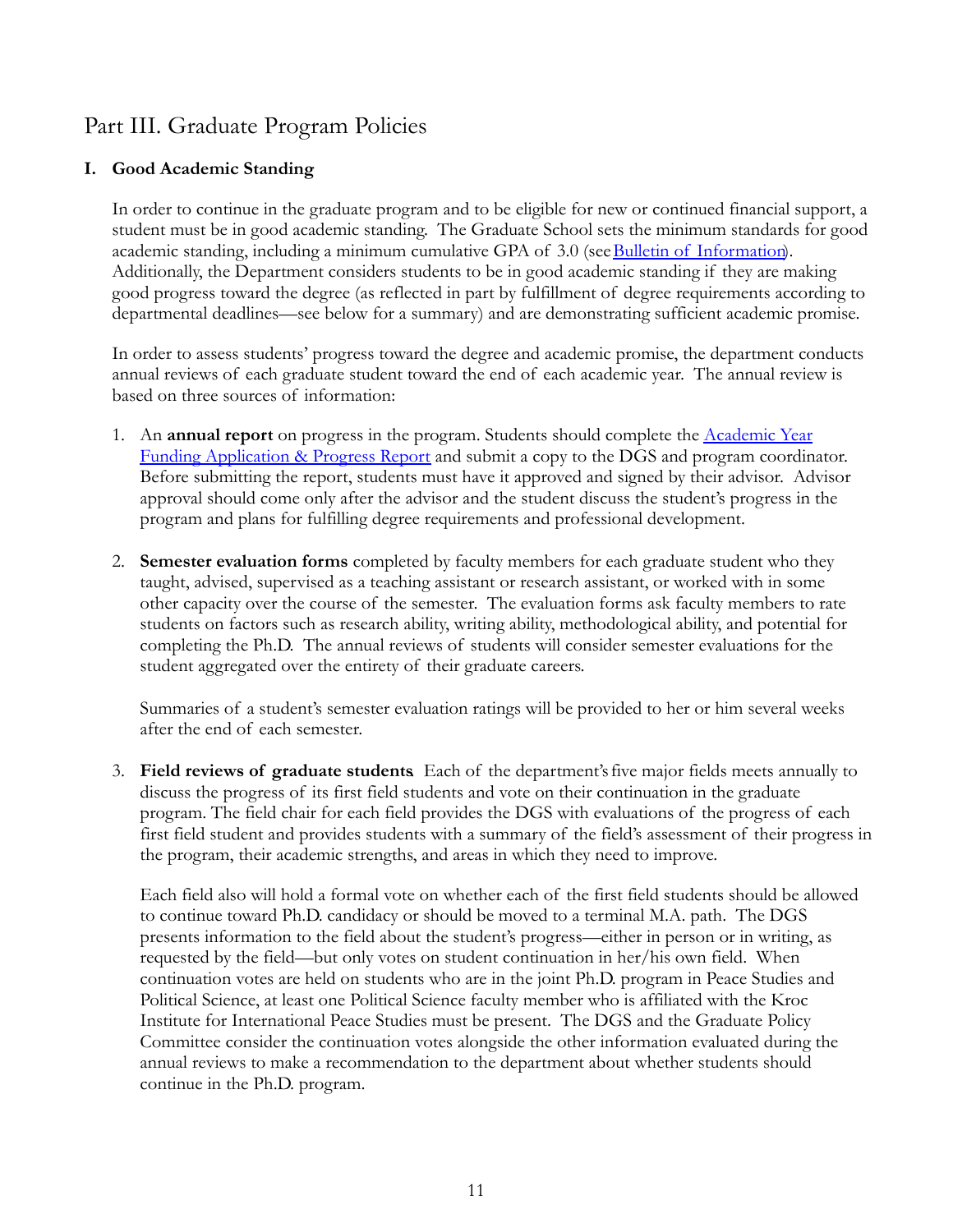In short, the department also takes into account potential for successful completion of the degree at each stage; making good progress and meeting deadlines are part of that evaluation, but only part. A student may have the minimum cumulative GPA and have met the required deadlines and still be judged as not making satisfactory progress. The department does not guarantee funding, even to students with good academic standing, beyond the fifth year. In some cases, additional funding is available past the fifth year, but these cases are rare and typically involve unusual circumstances.

Departmental standards for good academic standing, by program year, include the following. Students who enter with a master's degree or substantial transfer credits are expected to make speedier progress. These are the expectations for a typical case; different circumstances and opportunities may affect the exact expectations for any particular student in any particular year.

#### **End of First Year**

● Successful completion of 24 substantive credits (8 courses or equivalent), including the proseminar, math course, and introductory statistics course

#### **End of Second Year**

- Successful completion of the additional 18 required substantive credit hours (6 courses or equivalent; 42 cumulative credits). Note that the degree requirement is 60 credit hours total, of which 42 must be substantive. It is permissible that some substantive course requirements and credit hours will be earned past the second year, and that in the later years, many of the credits will be non-substantive dissertation research credits.
- Pass first written comp (by January of  $2<sup>nd</sup>$  year; Sept. of  $2<sup>nd</sup>$  year if 12-24 transfer credits)
- Competent and responsible performance of TA or other duties if required
- Attendance at Kaneb Center TA training workshop if TAing
- Attendance at (at least) two Kaneb Center teaching workshops if TAing

#### **End of Third Year**

- Completion of second written comp (by September of  $3<sup>d</sup>$  year; May of  $2<sup>nd</sup>$  year if 12-24 transfer credits)
- Competent and responsible performance of TA or other duties if required
- Successful defense of the dissertation proposal by the end of the summer after the third year (before the start of the fourth year; by May of the third year if 12-24 transfer credits)
- Before dissertation proposal defense, must:
	- o Show evidence of reading knowledge of a second language (ESL students exempted)
	- o Submit one paper to an academic journal or submit a major grant proposal (both with faculty approval)

#### **End of Fourth Year**

- Clear progress on dissertation research
	- o Competent and responsible performance of TA or other duties if required

#### **End of Fifth Year**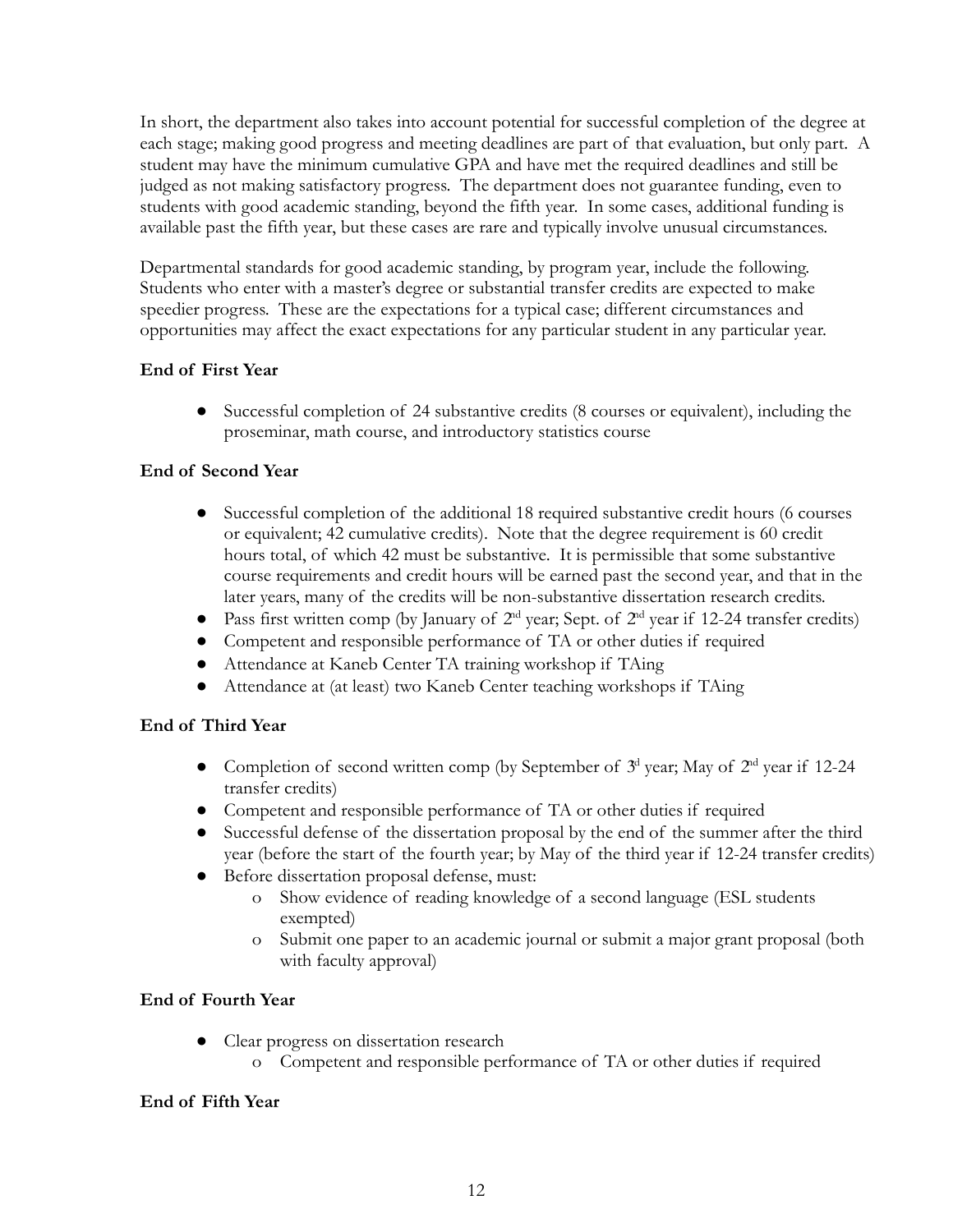- Successful defense of the dissertation (or preparing to defend in the summer after the fifth year)
- Before dissertation defense, must:
	- **o** Submit a second paper to an academic journal or (if one paper already has been submitted to an academic journal) submit a major grant proposal (both with faculty approval)

#### <span id="page-13-0"></span>**II. Course Registration and Full-time Status**

Students are expected to complete **12 substantive credit hours per semester** in the first year, **9 substantive credit hours per semester** in the second year, and to **finish all 42 substantive credit hours by the end of the fifth semester**unless approval to take one semester longer has been obtained from the Director of Graduate Studies.

Throughout their graduate careers, students must register for at least **9 credit hours per semester (substantive and/or non-substantive) to qualify for full-time status,** which is required to receive any funding.

#### <span id="page-13-1"></span>**III. Financial Support**

The Department seeks to offer financial aid—usually a fellowship and tuition but at least tuition—to all funding-eligible students in the Ph.D. program who make good progress. All students making good progress should generally be funded during their first five years of graduate studies. Depending on availability, we are sometimes able to offer tuition support to our few terminal M.A. students, but stipend support is not provided to any terminal M.A. student.

#### <span id="page-13-2"></span>**A. Forms of financial assistance**

The program offers the following kinds of regular stipend assistance:

- 1. Graduate Assistantship: Most graduate students receive a fellowship in the form of a Graduate Assistantship. First-year students are not required to perform any service to the department. Students on a departmental Graduate Assistantship are required to render services to the Department, usually as a teaching assistant (but sometimes as a research assistant, the sole instructor of an undergraduate course, or a co-instructor, with a faculty member, of an undergraduate course), in subsequent years. More details regarding service to the department are described below.
- 2. Dissertation Year Fellowships (DYF): Service-free dissertation fellowships are semester or year-long fellowships given to students who are working on their dissertations. Students at the dissertation stage must apply for these fellowships and must have defended their proposal prior to the semester they take the DYF.

Students who have already received the equivalent of a Notre Dame funded DYF (through opportunities such as the Kellogg Institute dissertation fellowships or a prior departmental DYF) are not normally eligible for a departmental DYF; however, they are welcome to apply in the event such funds may be available.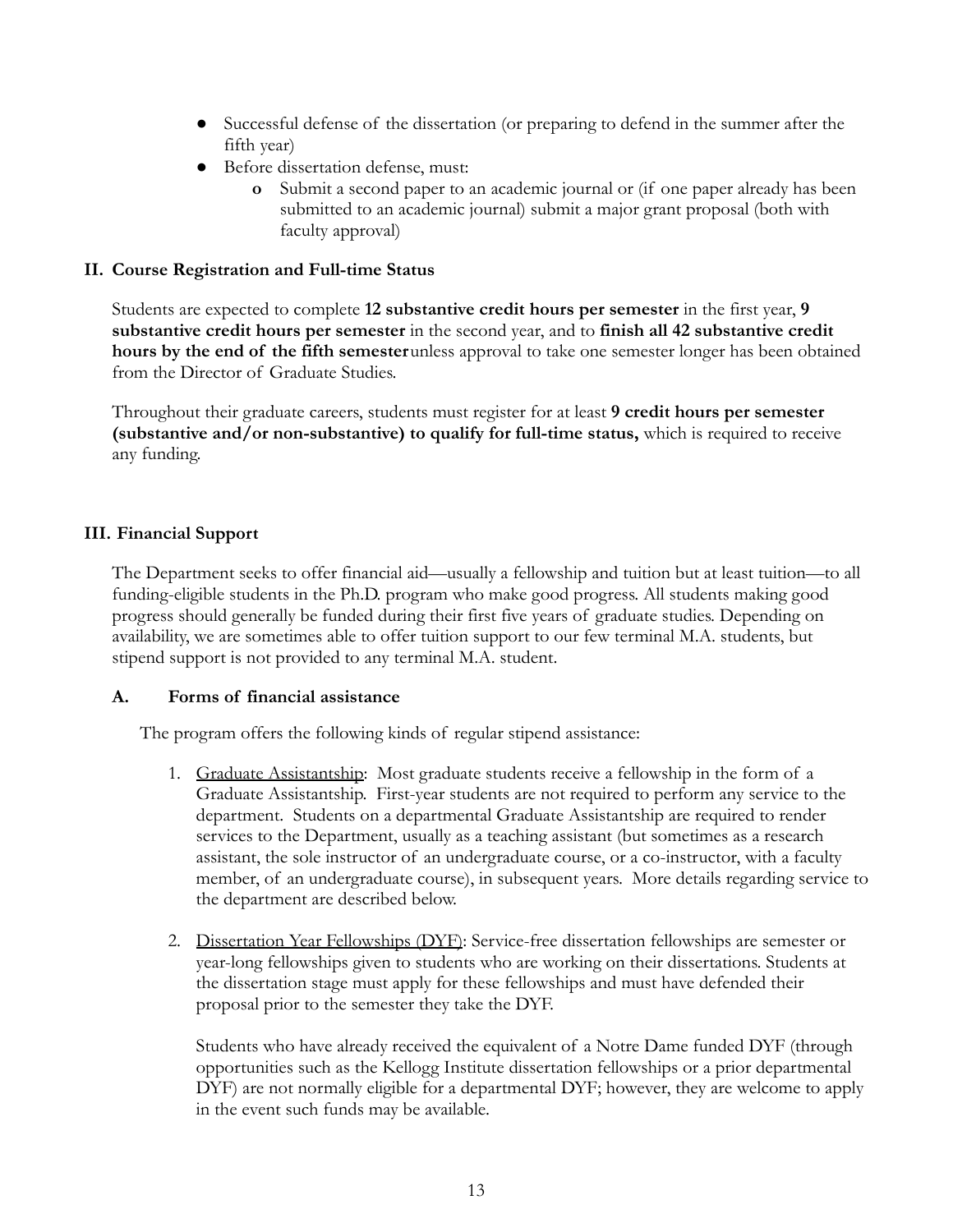The Graduate Studies Coordinator will send out DYF applications in early spring for the following academic year. Applications will be reviewed and approved by the DGS and GPC.

- 3. Other: In addition to regular stipend support, the department, college, and university are sometimes able to offer other financial opportunities to graduate students:
	- University Writing Program Graduate Fellowship: The Graduate School and the College of Arts and Letters award a number of University Writing Program Teaching Fellowships on a competitive basis to students who will be in their sixth year or less of enrollment and who are expected to graduate within 12 months. Students teach one course in the First Year Writing program each semester, in exchange for tuition support and a fellowship. These fellowships are not earmarked for any particular department.
	- Adjunct Teaching: Through the College of Arts and Letters, the Department sometimes offers adjunct teaching positions for advanced graduate students who no longer qualify for regular stipend support. The pay for adjunct teaching tends to be less than a full-semester stipend. Adjunct positions do not include tuition support.
	- Other university fellowships: Other units on campus, particularly the Kellogg and Nanovic Institutes, offer service-free fellowships and other funding opportunities on a competitive basis. Students are strongly encouraged to pursue these opportunities. Fellowships (stipends) received from other Notre Dame units such as Kellogg, Nanovic, or the University Writing Program and stipend funding received directly from a faculty member (e.g. through a research grant that she or he has earned) count toward the student's five years of guaranteed funding eligibility. However, students whose departmental funding eligibility has expired still may be eligible for fellowship funding from other university units.

#### <span id="page-14-0"></span>**B. Funding Decision-Making**

- 1. Stipend funding decisions are made by the Graduate Admissions Committee for newly admitted students and by the Department faculty as a whole for all other students. The Graduate Admissions Committee, chaired by the Director of Graduate Studies, makes decisions about the Department's recommendations for University fellowship offers to newly admitted students. The Department's faculty as a whole meets toward the end of the spring semester to review recommendations of the DGS regarding the funding of continuing students. The DGS, in consultation with the Graduate Policy Committee, makes recommendations to the Department to continue, change, or discontinue funding based on materials in a student's written file, including evidence of whether or not a student is meeting Ph.D. requirements on schedule.
- 2. In awarding assistantships, priority is given to students already at Notre Dame. We will not admit or offer assistantships to incoming students if doing so means not being able to provide academic-year funding for deserving students who are already in the program.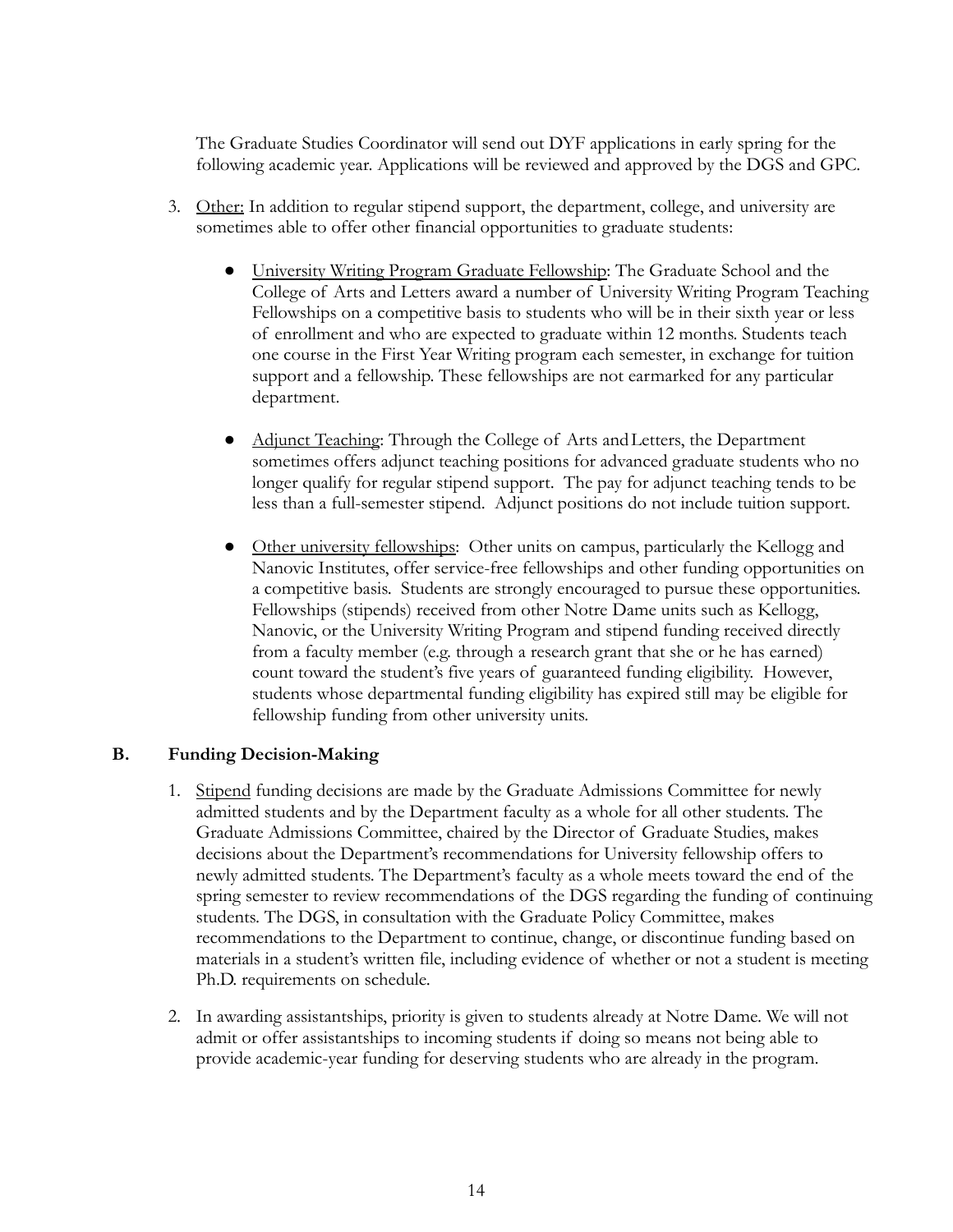- 3. Students are strongly encouraged to apply for outside funding. Every semester of funding from outside Notre Dame that a student is awarded *after* enrolling extends his or her eligibility for departmental funding by one semester up to a total of 6 years of funding, as long as the student is not beyond his or her sixth year in the program and other university requirements for funding eligibility (making satisfactory progress, maintaining a 3.0 GPA, continuous enrollment and registration, the 8-year limit, etc.) are met. The university does not provide stipend funding beyond a student's sixth year in the graduate program, although students may secure external funding (including from ND entities not funded by the College of Arts and Letters or the Graduate School) beyond that time. There can be no absolute guarantees that appropriate funds will be available.
- 4. Outside funding that a prospective or admitted student is awarded *before* enrolling at Notre Dame does not extend his or her eligibility for departmental funding. Rather, it is factored into budget projections so that the department can afford to admit a larger number of students and make commitments to them in future years.
- 5. The Department will generally not award new funding to students who came into the program without funding. The Graduate School provides no fellowship support beyond the sixth year or tuition support beyond a student's eighth year.
- 6. Summer courses at Notre Dame are usually tuition free and the Graduate School provides a tuition waiver. Students must complete a Summer Tuition [Scholarship Application](https://graduateschool.nd.edu/funding/summer-tuition-scholarships/) for all summer courses and must meet the Graduate School eligibility requirements. Any students taking summer courses for credit must inform the graduate program coordinator.

#### **C. Part-time Employment**

The Graduate School has strict rules disallowing part-time employment (see [Bulletin of](https://graduateschool.nd.edu/policies-forms/forms-policies-procedures/) [Information](https://graduateschool.nd.edu/policies-forms/forms-policies-procedures/)). It does, however, allow the departmental Director of Graduate Studies some discretion, following discussion with the student and the student's advisor.

If a student feels mitigating circumstances warrant an exception, she or he should discuss the possibility of employment with their adviser and then the Director of Graduate Studies before committing to a part-time job. Mitigating circumstances might include the opportunity to do research related to one's primary field of inquiry on the part-time job, family financial pressure, or other compelling hardship.

International students should be aware that federal laws strictly limit the number of hours of paid employment they may work. Please consult the Office [of International Student Services and](http://issa.nd.edu/) [Activities \(ISSA\)](http://issa.nd.edu/) for more information.

#### <span id="page-15-0"></span>**D. Conference Funding**

The graduate program is able to offer limited support for graduate student travel to professional conferences. The DGS sets the amount and policies each year. The policy will be announced via email and posted on the website. Information about reimbursable expenses may be found on the Graduate School website and on [TravelND](http://www.travel.nd.edu). **Reimbursement forms must be submitted to the program coordinator within 50 days of having been incurred.** After 50 days, the expense will not be reimbursed.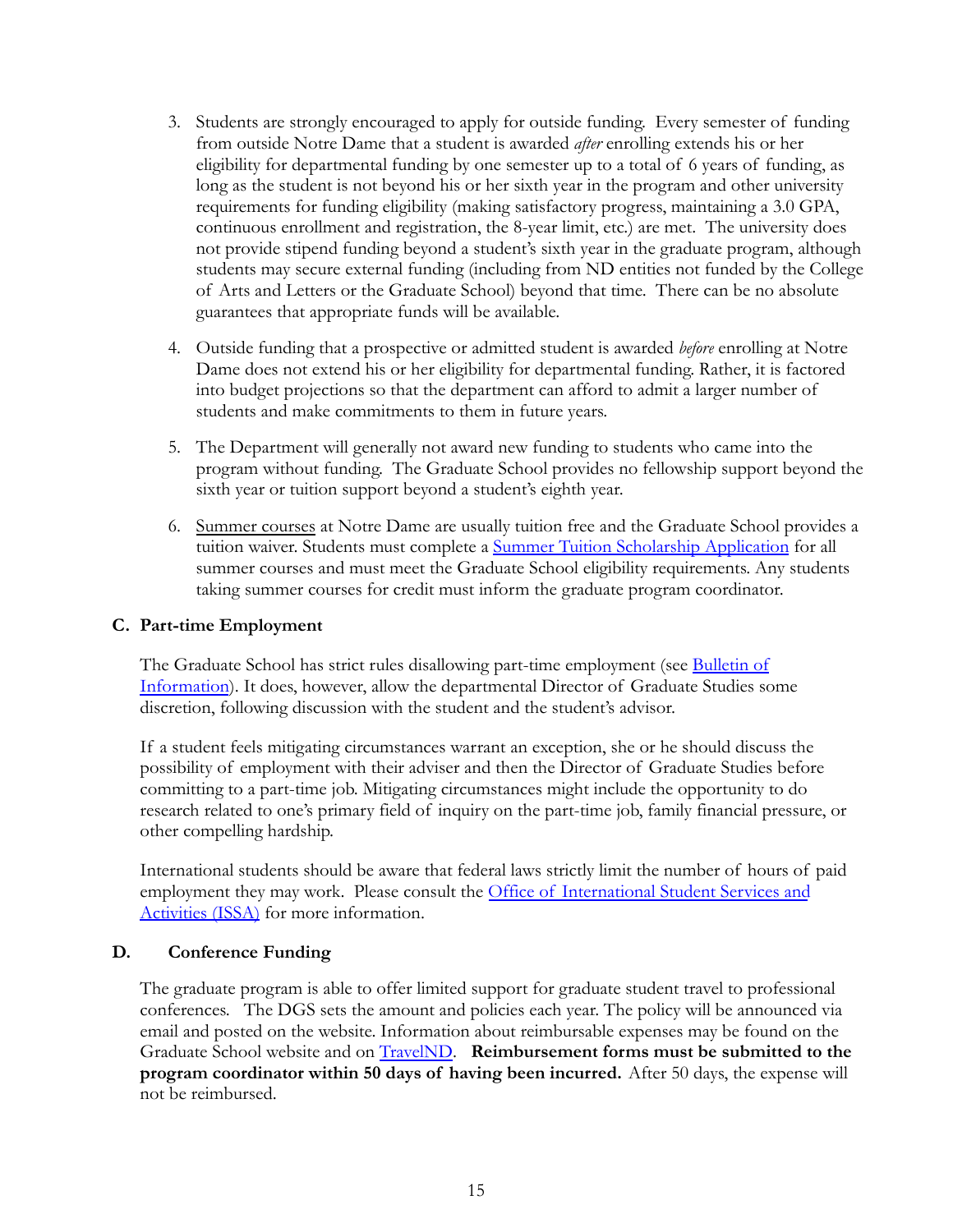Students are recommended to refer to the [Department Conference Funding Policy](https://politicalscience.nd.edu/graduate-program/student-resources/#travel) for more details regarding departmental support and reimbursement.

#### <span id="page-16-0"></span>**IV. Service to the Department**

Graduate students are required to perform service for the department after their first service-free year as part of their professional training. Students who receive a full stipend from an external source (no departmental stipend support at all) have the option of not performing service. Students also are eligible to compete for university service-free dissertation year funding.

Several units of the university make annual awards recognizing excellent TAs. The DGS solicits nominations from members of the faculty. The DGS, in consultation with the GPC, makes the Department's recommendations.

#### **A. Teaching Assistants**

Given the Department's strong teaching needs, graduate assistants are usually assigned to assist faculty members in the teaching of undergraduate courses. TA responsibilities should not exceed 18 hours a week.

Assignments for teaching assistants are determined by the DGS in consultation with the Chair and Director of Undergraduate Studies. The DGS consults students and faculty regarding their preferred assignments and attempts to make assignments that are satisfactory to both. These assignments are made after pre-registration is closed so that we know approximately how many students will be enrolled in different courses. This means that they occur toward the end of any given semester for the following semester.

Teaching assistants are required to attend the TA Orientation organized by the Kaneb Center for Teaching and Learning at the start of the school year before their first semester as a TA.

In addition, all students are required, in or before the first year in which they TA, to attend a minimum of two additional Kaneb workshops on teaching. Continuing students are also encouraged to attend additional workshops.

#### **B. Other Service Opportunities**

In addition to teaching assistantships, there are occasionally other opportunities for service in the department. Examples include research assistantships, the graduate statistical consultant position, and editorial assistants to journals. These positions are awarded by taking into account student and faculty preferences as with teaching assistant positions. This service should not exceed 18 hours a week.

#### **C. Independent Teaching and Team-Teaching**

In rare instances, advanced graduate students fulfill their service responsibilities to the department by teaching their own course, rather than serving as a TA. The DGS, in consultation with the DUS, determines if a student can fulfill his or her service by teaching their own course by considering departmental curricular needs, student progress in the program, and the recommendation of the student's advisor as to the impact of solo teaching on the student's research progress and job market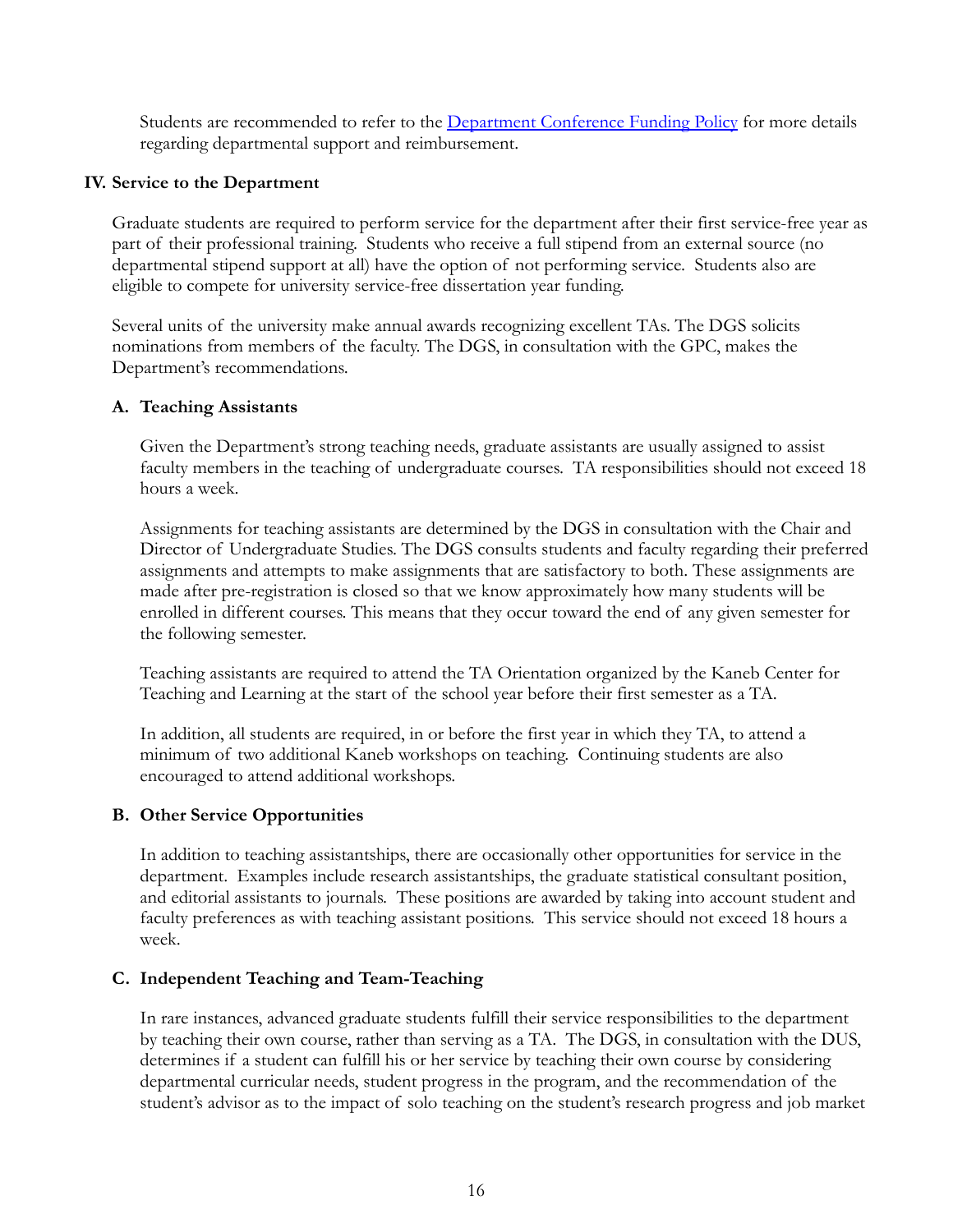prospects. In addition, there are occasional opportunities to team-teach a course with a faculty member, which also replaces serving as a TA as fulfillment of a student's service responsibilities for a semester. Whether or not such opportunities are made available to students is determined through the same process used to consider students for independent teaching as well as the willingness of the faculty member to team-teach with the graduate student.

#### <span id="page-17-0"></span>**V. Advising**

Students are encouraged to seek advice from their colleagues and from a wide range of faculty members. Formally, the Director of Graduate Studies acts as the default advisor to all first-year students. All incoming students also are assigned a mentor from their first field, who is responsible for advising them and monitoring their progress until they choose a formal advisor.

By March of their second year, students are *required* to choose an advisor, who signs an [Advising](http://politicalscience.nd.edu/assets/40436/advising_agreement.pdf) [Agreement form](http://politicalscience.nd.edu/assets/40436/advising_agreement.pdf) indicating her or his agreement to assume that responsibility. Students may change advisors after this initial choice, but they must inform the Director of Graduate Studies of this change.

The Director of Graduate Studies is available for advice to all students in the program. Field chairs and relevant faculty should always be consulted well in advance of the time when students plan to take a comprehensive exam. Students should seek to build a close working relationship with faculty in their field during their first two years, even before they are required to make a formal choice of advisors.

#### <span id="page-17-1"></span>**VI. Coursework**

#### <span id="page-17-2"></span>**A. Incompletes**

Students should complete the work of graduate courses at the 60000-90000 level during the regular academic term in which they are taken. This expectation of students should also guide faculty members who teach graduate courses. That is, faculty are obligated to evaluate and grade graduate work by the end of the term in which the course is offered.

A grade of "Incomplete" (I) should be given*only in exceptional circumstances* when there are compelling reasons. When a student receives a grade of "I," he or she has 30 days from when grades were due (for the semester in which the "I" was given) to complete the coursework for a grade. If the coursework is not completed by this date, the grade of "I" will be changed permanently to a grade of "F." Students whose G.P.A. falls below a 3.0, even for this reason, can be denied funding. Extensions for Incompletes require formal approval from the associate dean of students in the Graduate School.

The department and the Graduate School will review a student who receives more than one "I" in a semester or an "I" in two or more consecutive semesters, to determine his or her eligibility for continued support and enrollment.

#### <span id="page-17-3"></span>**B. Credit Transfer**

See the Graduate School's [Bulletin of Information](https://graduateschool.nd.edu/policies-forms/forms-policies-procedures/) for information on credit transfer policy. Students must petition the DGS to apply specific coursework completed elsewhere to departmental requirements (e.g., courses applied toward the field requirement or the methods requirement).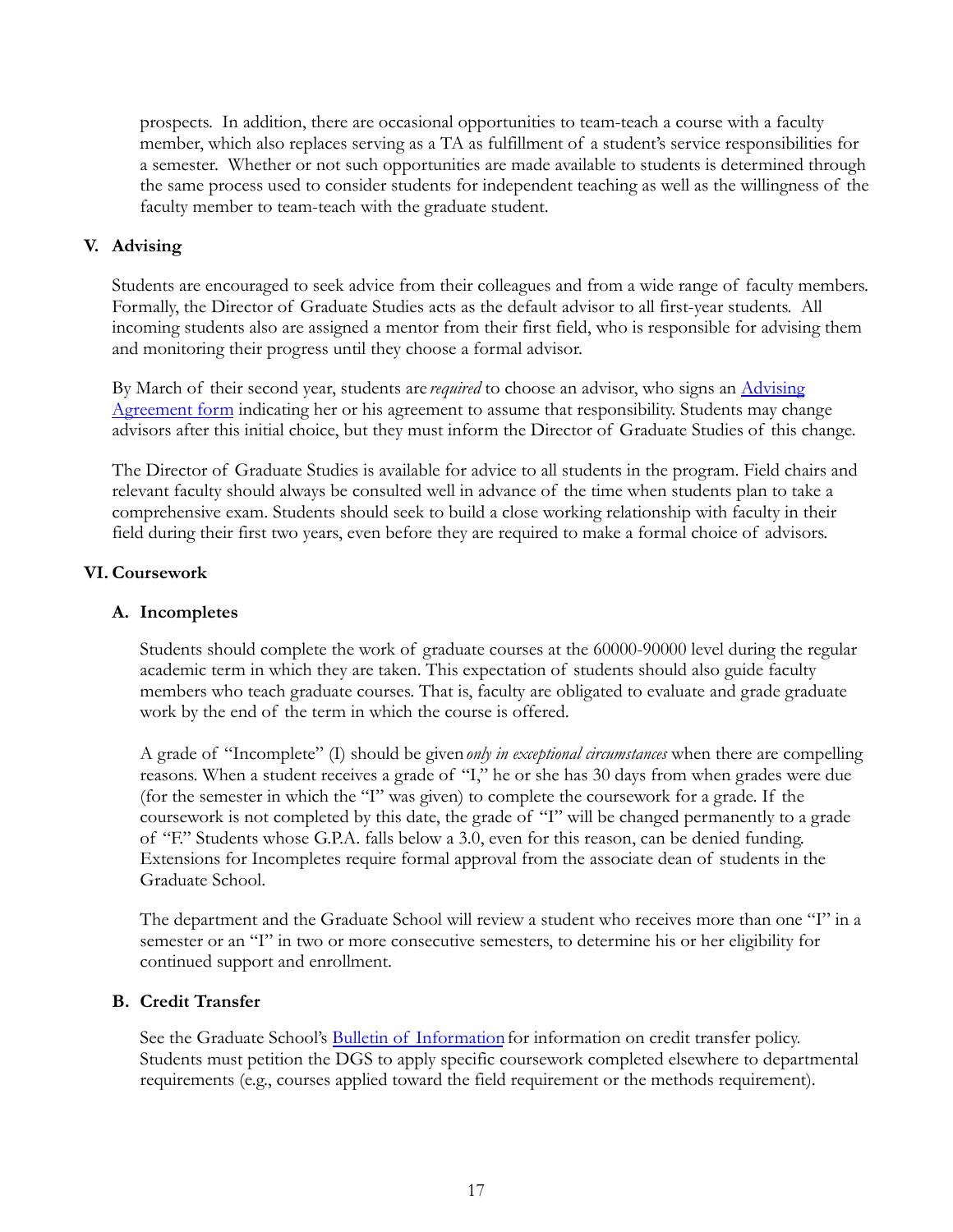Students should consult with the DGS regarding the application of specific transfer credits to specific Ph.D. requirements.

Please note the various consequences of credit transfer described throughout this document, including for funding eligibility.

#### <span id="page-18-0"></span>**C. Papers Submitted for Multiple Courses**

In courses requiring submission of a paper, the paper must be substantially different from papers previously submitted for course credit or submitted for credit in other courses currently being taken by the student. This rule may be waived if the student has the written approval of the instructor (in the case of a paper that had been submitted for course credit in a prior semester) or all of the instructors (in the case of a paper being submitted for credit for multiple courses in the same semester).

#### <span id="page-18-1"></span>**VII. Search Committees**

When the department is engaged in a faculty search, a student from that particular field will serve on the committee. Students on search committees will have access to the same information as the faculty members of the committee. Their opinions regarding whoshould be interviewed and hired will be of an advisory nature. Student search committee representatives also are responsible for reporting to the committee on graduate student feedback on job candidates after the interviews are completed.

#### <span id="page-18-2"></span>**VIII. Violations of Academic Integrity**

When an instructor or advisor believes that a graduate student may have violated academic integrity, the instructor or advisor should report the case in writing to the Chair. The Chair will appoint a committee to review the case. After a hearing involving the instructor/advisor and the student, the committee will make a recommendation. The Chair will inform the student of the committee's ruling and will specify a time within which the student may appeal. A penalty against a graduate student must be approved by the Graduate School.

A student who has had recourse to the departmental grievance procedure may appeal to the Graduate School. See the Graduate School policy regarding academic integrity in [Bulletin of Information](https://graduateschool.nd.edu/policies-forms/forms-policies-procedures/).

#### <span id="page-18-3"></span>**IX. Grievance Procedures**

Students who wish to file a formal grievance on academic matters should begin the process by contacting the Director of Graduate Studies, the Chair, or their advisor. These three individuals or some subset thereof will designate a committee of three to five faculty members to evaluate the grievance. A student may appeal the decision of the departmental committee to the Graduate School (see the Graduate School's [Bulletin of Information](https://graduateschool.nd.edu/policies-forms/forms-policies-procedures/)for details on the grievance procedure).

#### <span id="page-18-4"></span>**X. Interruptions of Progress to Degree**

#### <span id="page-18-5"></span>**A. Medical Separation from Academic Duties**

The Graduate School has a policy on Medical Separation from Academic Duties for students who experience a "serious medical condition," including childbirth. Please see the Graduate School's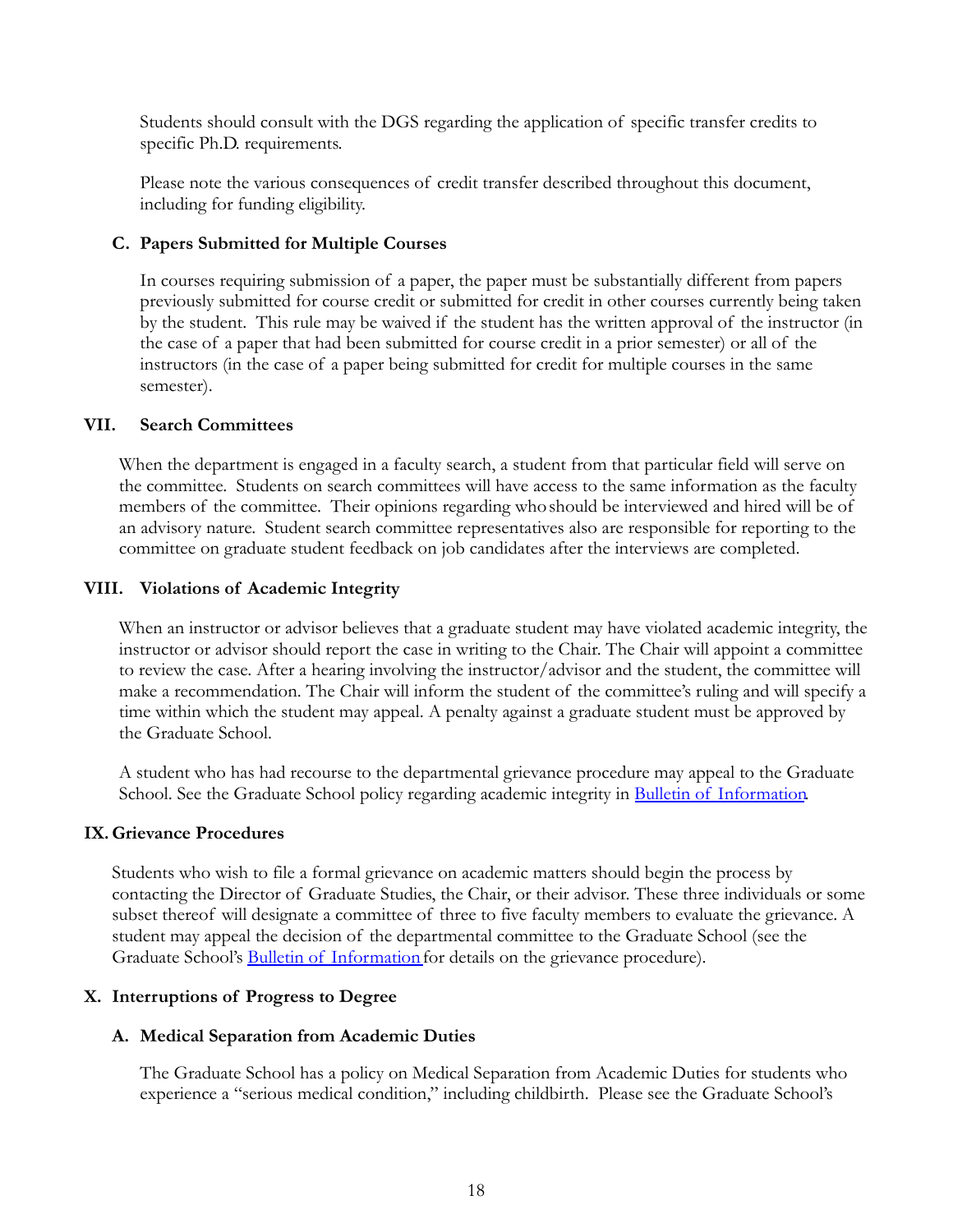[Bulletin of Information](https://graduateschool.nd.edu/policies-forms/forms-policies-procedures/) for full details. You are encouraged to consult with the DGS regarding any adjustments of degree deadlines that may be necessary. For students experiencing childbirth or adoption, please also see the Childbirth and Accommodation Policy described below.

#### <span id="page-19-0"></span>**B. Leave of Absence**

Students should consult with their advisor and the DGS before submitting a request to take a leave of absence. Students should consult the Graduate School's [Bulletin of Information](https://graduateschool.nd.edu/policies-forms/forms-policies-procedures/) for details regarding Leave of Absence.

#### <span id="page-19-1"></span>**XI.Childbirth and Adoption Accommodation Policy**

The Graduate School's [Childbirth and Accommodation](http://graduateschool.nd.edu/assets/40607/family_accommodation_policy.pdf) Policy provides a framework for assisting students who are new parents. Students should read the policy carefully and then consult with the DGS and their advisor to develop an appropriate accommodation plan.

#### <span id="page-19-2"></span>**XII. Dismissal**

One of the realities of graduate experience is that not everyone who begins a doctorate completes it. The process described here is restricted to academic issues; issues of personal misconduct are handled by Student Affairs.

Students may be dismissed either by failing a comprehensive examination twice or through poor performance in the graduate program.

#### <span id="page-19-3"></span>**A. Dismissal for failing a comprehensive exam in a field twice.**

Students who fail a comprehensive exam in one field have the opportunity to retake the exam the next time comprehensive exams are offered (e.g., if you fail an exam in September, you*must* retake the exam in January). If a student fails an exam twice, s/he will be notified by the DGS that s/he will not be allowed to progress to Ph.D. candidacy.

#### <span id="page-19-4"></span>**B. Dismissal for performance that fails to meet expectations for excellence.**

Students whose performance does not meet expectations for excellence and/or who are otherwise judged by the faculty to not meet the standards for appropriate and successful graduate performance are at risk of dismissal. Less than excellent performance in classes, in the execution of service responsibilities (e.g., as a TA), in the fulfillment of Ph.D. requirements, and/or in the quality of research (including dissertation) are all cause for possible dismissal. Students may be considered for possible dismissal due to failure to fulfill degree requirements: failing to fulfill course requirements in a timely manner, failing to produce a dissertation proposal that a faculty committee deems defendable, failing to produce a journal article for submission before the oral examination and again before the dissertation defense, and so on (see Part II: Degree Requirements).

Students also may be considered for possible dismissal by failing to maintain good academic standing (see Part III: Section I). As noted above, student performance in the program is evaluated through semester evaluations completed by individual faculty members, through the fields' annual evaluations of first-field graduate students each spring, and through the fields' continuation votes on its first-field students. If a student receives a negative continuation vote from her or his field,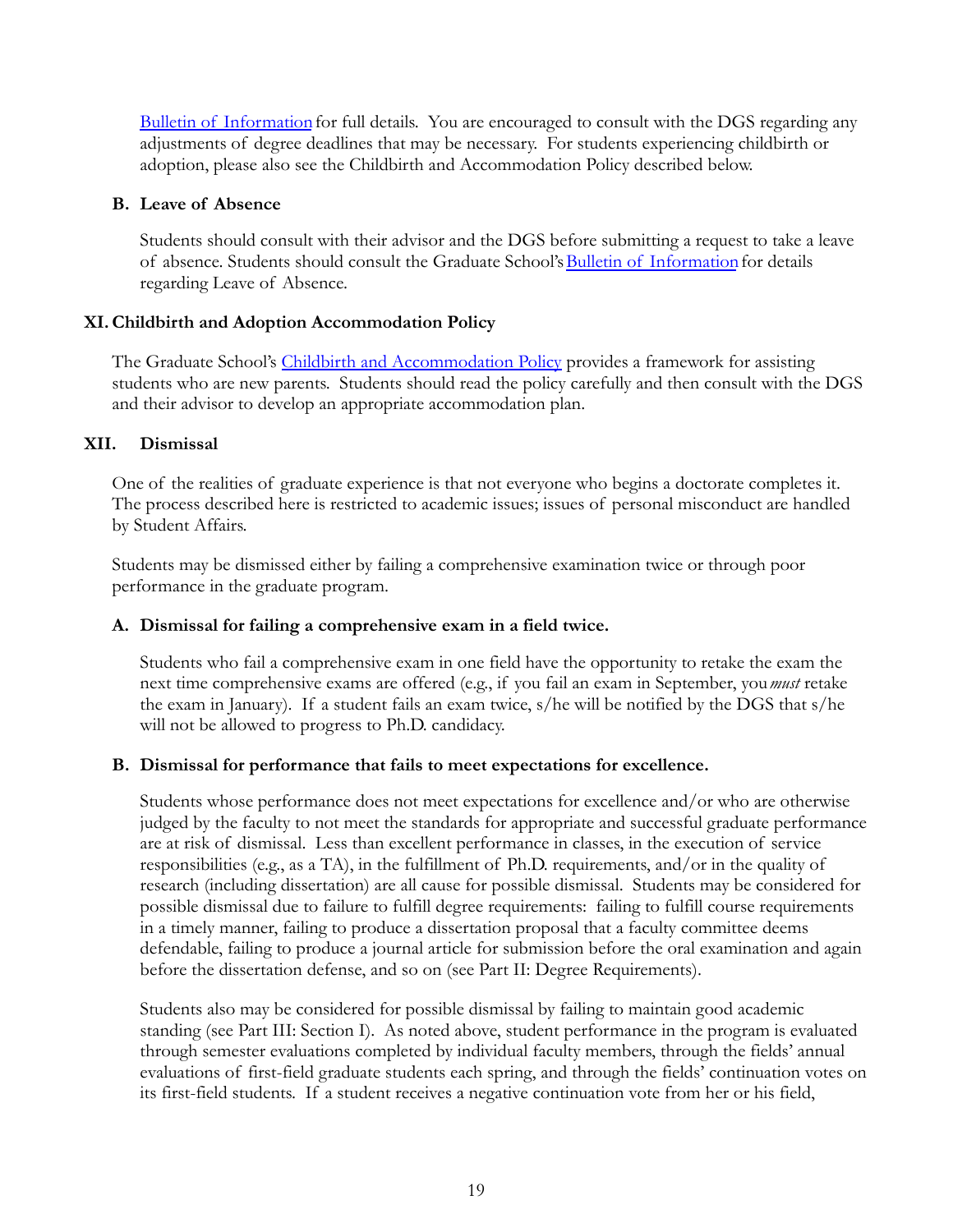receives poor semester evaluations, is evaluated negatively by the field, or is otherwise judged to fail to meet expectations for academic excellence, the DGS, in consultation with the GPC, the student's field, and the student's advisor, may recommend to the full department that the student be dismissed from the program. The full department makes decisions on whether or not a student will be allowed to continue in the Ph.D. program.

#### <span id="page-20-0"></span>**XIII. The Appeal Process**

If a student is dismissed for academic reasons, he or she may appeal the department's decision. This procedure is not to be used to address issues of sexual or discriminatory harassment or disability-related grievances (see [Graduate Student Life\)](https://gradlife.nd.edu/) or of academic fraud (see 'Academic Integrity' section of the Graduate School's [Bulletin of Information\)](https://graduateschool.nd.edu/policies-forms/forms-policies-procedures/)*.*

The appeal is a two-step process; the first is through the program or department. If the student does not agree with the department's decision, she or he may appeal to the Dean of the Graduate School, who makes the final determination. The Graduate School's grievance process can be found in the Graduate School [Bulletin of Information](https://graduateschool.nd.edu/policies-forms/forms-policies-procedures/)*.* The following is intended to provide guidance for the first appeal or the local appeal.

Complaints must be initiated by a written statement from the student to the chair of the department within 14 days from the time when the student is informed of dismissal. To hear the appeal, the department chair appoints an *ad hoc* committee composed of him/herself and at least two faculty members unconnected factually with the case or the reasons for the appeal, and one graduate student. If the department chair has been involved in the case, the appropriate associate dean of the college should appoint the committee and designate the person to serve as its chair.

The student's statement should indicate details on the nature of the problem, the date(s) during which the problem occurred, the grounds upon which the appeal is based, background information that the student considers important and the relief requested.

The appeals committee will promptly and thoroughly investigate the appeal to determine whether the relief requested is warranted. The investigation may include interviews and/or written statements from the student, any student witnesses, faculty or staff members who may be able to provide pertinent information about the facts, as well as a review of any pertinent documents. In most situations, the appeals committee will complete the investigation in 30 business days (Note: Business days do not include weekends or employee holidays as recognized by the University). There may be some reports that cannot be investigated within 30 business days. In such cases, the chair of the appeals committee will communicate to the student that the investigation is going to take longer than 30 business days and will also include a statement indicating when the committee anticipates completing the investigation. The department chair will notify the student in writing of his/her decision. If the chair has been involved in the case, the decision will be made by the designated chair of the *ad hoc* committee.

#### <span id="page-20-1"></span>**XIV. Political Science Graduate Organization (PoGO)**

The Political Science Graduate Organization has four main purposes:

- 1. To foster and develop activities, meetings, and workshops designed to increase professionalism of Political Science graduate students;
- 2. To serve as a social organization for Political Science graduate students;